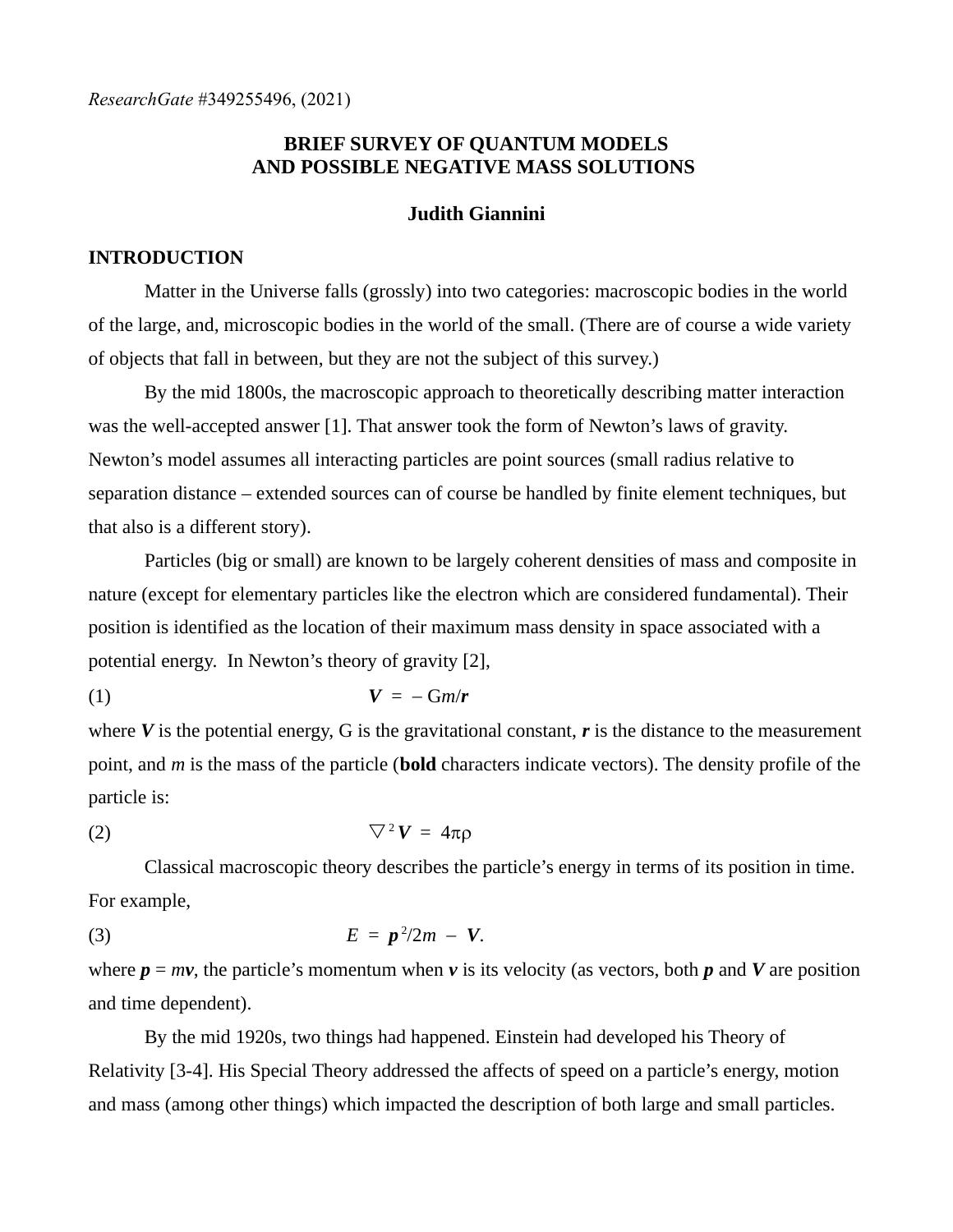His General Theory addressed the nature of space and time in a way the classical picture did not (this is not included in this survey, but is the subject of much research on developing a unifying picture of the small and the large worlds).

The second thing that happened was that experiments indicated that the world of the small was much stranger than the macroscopic world described by Newton. The very tiny particles, like the electron, were known to have a property called spin. The classical notion of the spinning top could not be used to explain the spin of these particles because, as point sources, they would require a spin speed greater than the speed of light – something relativity theory prohibited. The other weird thing recognized about these particles was that they had a dual nature [5]. Under some conditions they acted like coherent particles, and, under other conditions, they acted like waves – enter the need for quantum mechanics – a new way to describe the world of the very small.

In the following sections, we discuss various quantum mechanical models – the classical Schrödinger equation, as well as, developments into the relativistic domain, that is, the relativistic Schrödinger equation, the Klein-Gordon equation and the Dirac equation. The discussion will include the assumptions, the requirements, including some discussion of the rational for the extension from previous pictures.

Before proceeding, we make one last comment about the nature of mass itself. Traditionally, mass was something that could be seen and touched or at least measured (in the form of the effects of the force it exerted on other masses). It was, therefore, accepted, by assumption, to be positive. However, there is nothing in Newton's model prohibiting it from being negative. One main difficulty with negative mass is a lack of a generally accepted intuitive interpretation of the negative mass concept; though, it is generally assumed that negative masses behave like positive masses – equal but opposite in their interaction.

The concept of negative mass has been considered as early as the late 1800s [1]. More recently it has been studied in in the context of General Relativity [6-7], and cosmological models showing equal and opposite mass particle creation [8]. In addition, single-metric [9], double-metric [10], and heuristic [11] dual universe models show four sets of particles (rather than the two of the Standard Model) based on both positive and negative mass – positive mass particles and antiparticles, and negative mass particles and anti-particles. Further, experiments are beginning to address the negative-mass question [12-17]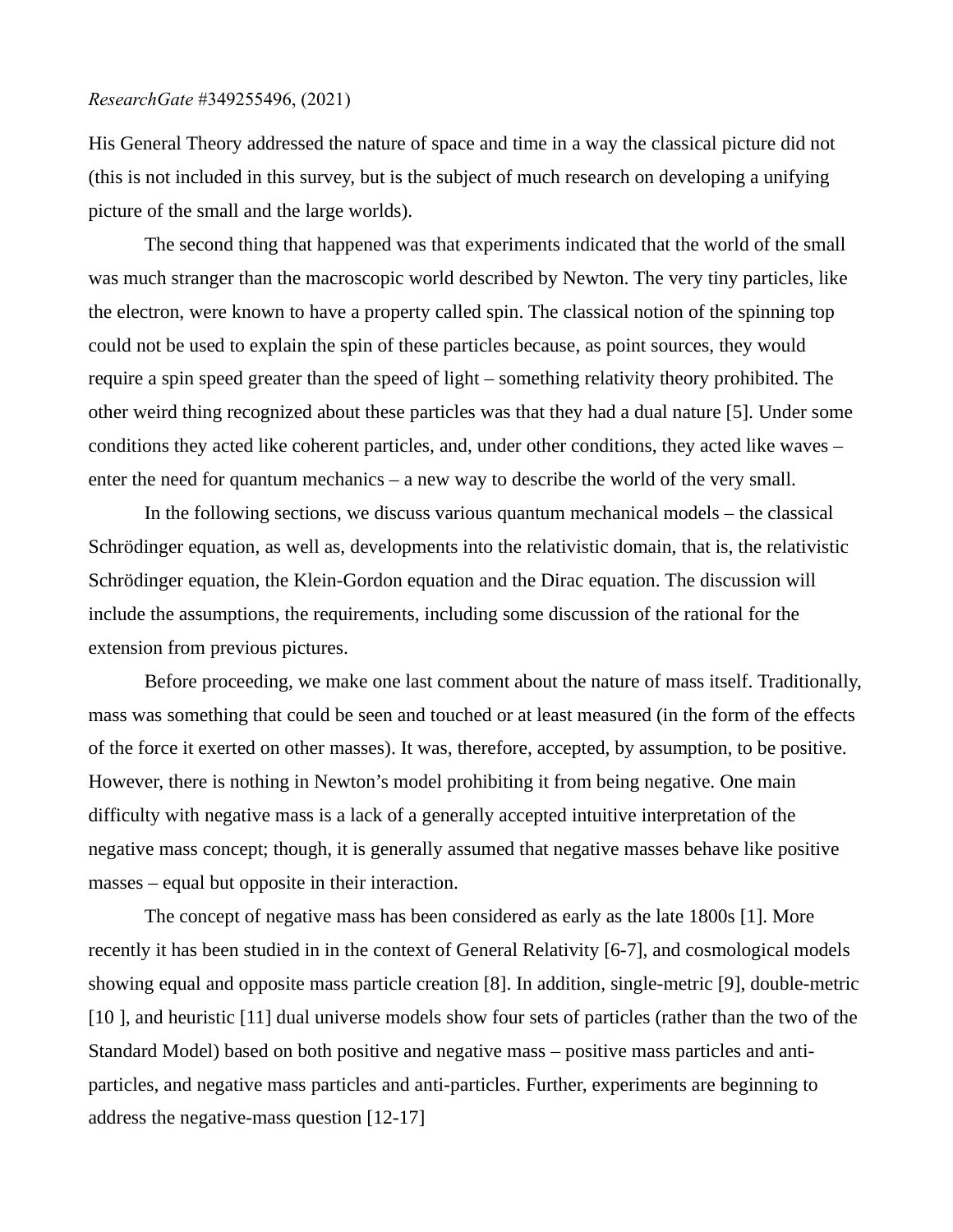We now continue to consider the possibility of negative mass by looking at general solutions to the quantum mechanical equations in the classical as well as the relativistic domain.

# **THE SCHRÖDINGER EQUATION**

## **a) The Classical Equation**

The idea of standing matter-waves (the foundation of wave mechanics) was developed by Erwin Schrödinger in 1926. The Schrödinger equation describes the wave mechanics that play the same roll in the quantum-world as Newton's laws play in the macro-world. Like Newton's laws, Schrödinger's equation was not derived – it started as a postulate. Jammer [1] describes, in great detail, the progress of the reasoning and development of the equation.

In his first paper [18], Schrödinger modified a classical Hamilton-Jacobi equation. He applied it to the hydrogen atom, producing a discrete eigenvalue spectrum that was equal to the Bohr energy spectrum.

In his second paper [19], Schrödinger developed what he called undulatory Mechanics. He showed that a direct extension of ordinary mechanics into undulatory optics failed for the infinitely small wavelengths, but, assuming an exponential time dependence for his wave ( $\exp[2\pi i(E/\hbar)t]$ ), he produced an equation consistent with his earlier work. Applying his theory to the linear harmonic oscillator, he obtained results in full agreement with Heisenberg's matrix mechanics. He recognized that having the wave-packet phase velocity equal the group velocity was an important relationship that could be used to establish a more intimate connection between wave propagation and the motion of a representative point (the point-like particle).

In his third paper [20], Schrödinger developed his time-independent perturbation theory which could be considered an extension of Rayleigh's method of acoustic vibrations. He applied his technique to the Stark effect of the hydrogen atom, obtaining results agreeing with observations; and, in his fourth paper [21], realizing that total energy, *E,* varies when passing from one stationary state to another, Schrödinger expressed the wave function as a product of independent temporal and spatial functions producing the familiar time-dependent Schrödinger equation.

The quantum mechanical laws of motion are embodied in the Schrödinger equation [22]:

(4)  $H\Psi = [-(\hbar^2/2m)\nabla^2 + V(r)]\Psi = i\hbar \partial \Psi / \partial t = E \Psi.$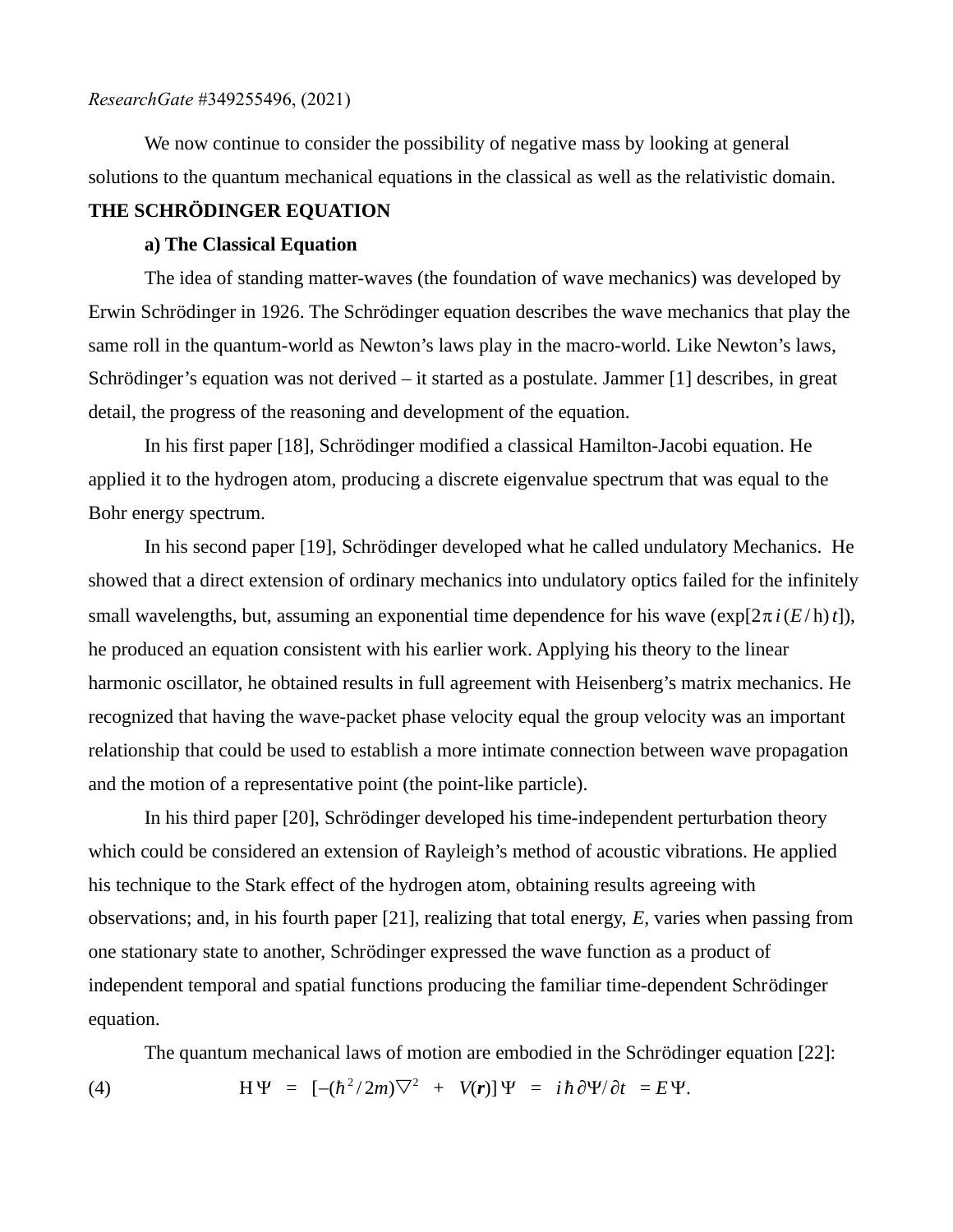H is the Hamiltonian operator,  $∇<sup>2</sup> = ∂<sup>2</sup>/∂<sup>2</sup>x + ∂<sup>2</sup>/∂<sup>2</sup>y + ∂<sup>2</sup>/∂<sup>2</sup>z$ , and *ħ* = *h*/2*π*. The wave function, Y*r*,*t*), with single frequency and wavelength, is the quantity analogous to displacement for particles. The wave packet acts as a particle, where the wave function is interpreted as the amplitude of the particle-wave, with  $\Psi^2(\mathbf{r}, t)$  as its maximum, and  $\mathbf{r}$  as its most probable position. The total energy for the packet is  $E = p^2/2m$ , and the packet speed is  $v = p/m$ .

For (4) to have a physical interpretation, several things are necessary:

- Y must be single valued in **r** and finite everywhere;
- Both  $\Psi$  and its derivative must be continuous everywhere;
- $|\Psi|^2$  must be interpreted as a probability density;
- $\Psi$  should be square-integrable ( $\int |\Psi|^2 dr = 1$ ). That is,  $\Psi$  is said to be normalized, and the quantity  $|\Psi|^2$  is interpreted directly as the spatial probability density of the particle.

Under these conditions this equation is valid for both free particles and particles acted on by a conservative force.

Full details for the solutions to the well-known classical problems described by (4) can be found in standard quantum mechanics texts [22-24]. One example is the one-dimensional potential barrier where (4) takes the form

(5) 
$$
d^2U/dx^2 = (2m/\hbar^2)[V - E]U = k^2U
$$

when the wave function  $\Psi(x, t)$  is treated as separable in space and time, that is,

$$
\Psi(x, t) = U(x) \exp(-iEt/\hbar).
$$

General solutions satisfying (5) are

(6) 
$$
U_A(x) = A \exp(k_A x) \quad \text{or} \quad U_B(x) = B \exp(-k_B x).
$$

Linear differential equations say that if  $U_A$  and  $U_B$  are separately solutions, then any combination of  $U_A + U_B$  is also a solution. The details of the full solution to a particular problem depend on the specific boundary conditions. However, there are four general possibilities that immediately come to mind when identifying  $k = \sqrt{[(2m/\hbar^2)(V - E)]}$ . They include:

> 1. For  $V > E$  with  $m > 0$ , then *k* is real. 2. For  $V \le E$  with  $m > 0$ , then *k* is imaginary.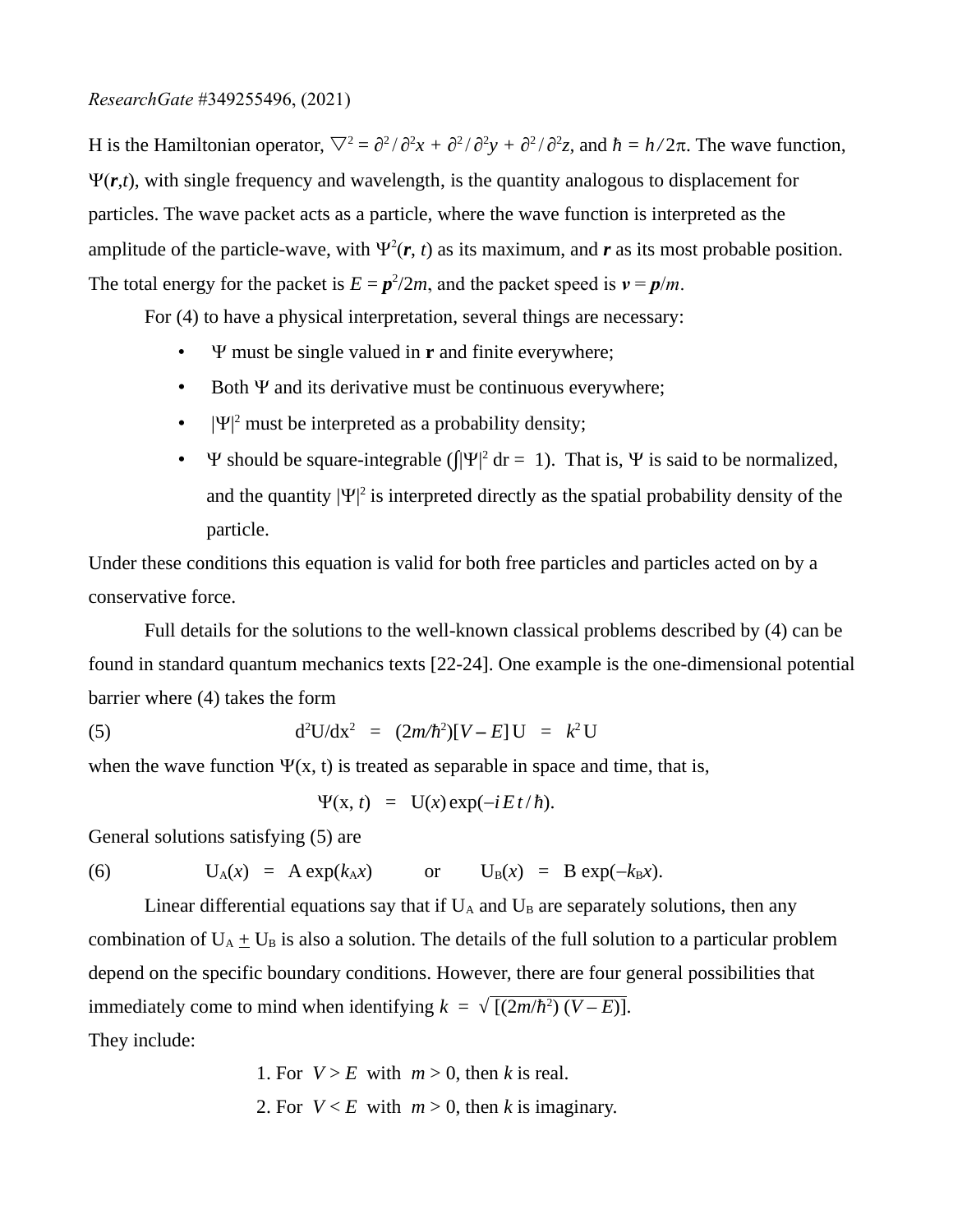3. For  $V > E$  with  $m < 0$ , then *k* is imaginary.

4. For  $V \le E$  with  $m \le 0$ , then *k* is real.

This gives two classes of solutions – one when *k* is real, and one when *k* is imaginary.

When *k* is real, the composite solutions for (6) take the form (for  $A = B$ )

 $U_{+} = U_{A} + U_{B} \implies A' \cosh(kx)$ 

and

$$
U_{-} = U_A - U_B \implies A' \sinh(kx).
$$

In both cases,  $U_+$  and  $U_-$  satisfy the requirements for being finite, but only within a limited region (such as the finite rectangular potential barrier [22]).

When k is imaginary, we get 
$$
k = ik' = i\sqrt{[(2m/\hbar^2)]}E - V]
$$
. For the U<sub>+</sub> case,

$$
U_+ = U_A + U_B \Rightarrow A' \cos(k'x).
$$

Note that because the cosine function is cyclic,  $A' \sin(k'x)$  is also a solution. For the U $-$  case,

$$
U_{-} = U_{A} - U_{B} \implies A' \sin(k'x)
$$

and similarly A′ *i* cos(*k′x*) is also a solution. The imaginary solution is traditionally viewed as a rotation in phase space, but generally not considered.

Peacock [25,Chapt. 6.1] notes that general plane waves form a complete set so the wave function  $\Psi$  (for (4)) must be a complex quantity because the differential operator is a mixture of real spatial derivatives and an imaginary time derivative. Further, when he first obtained the timeindependent equation for which  $\Psi$  can be real, Schrödinger reluctantly considered the possibility of complex solutions for his time-dependent case. Note also that the form of Schrödinger's equation does not preclude the possibility of solutions with negative mass, but negative mass solutions have generally been disregarded as nonphysical – though the Dirac model does consider it, and it will be discussed later.

In general, the potential used in many problems is real (as in the 1/*r* Coulomb potential). However, there are cases where complex potentials are useful. These are found primarily in 3D scattering problems (as in the case of neutron scattering [24, Chapt. 5.20]). When considering the scattering of two particles where the temporal and spatial parts of the wave function are separable, two equations of motion result – one describing the motion of a particle representing the center of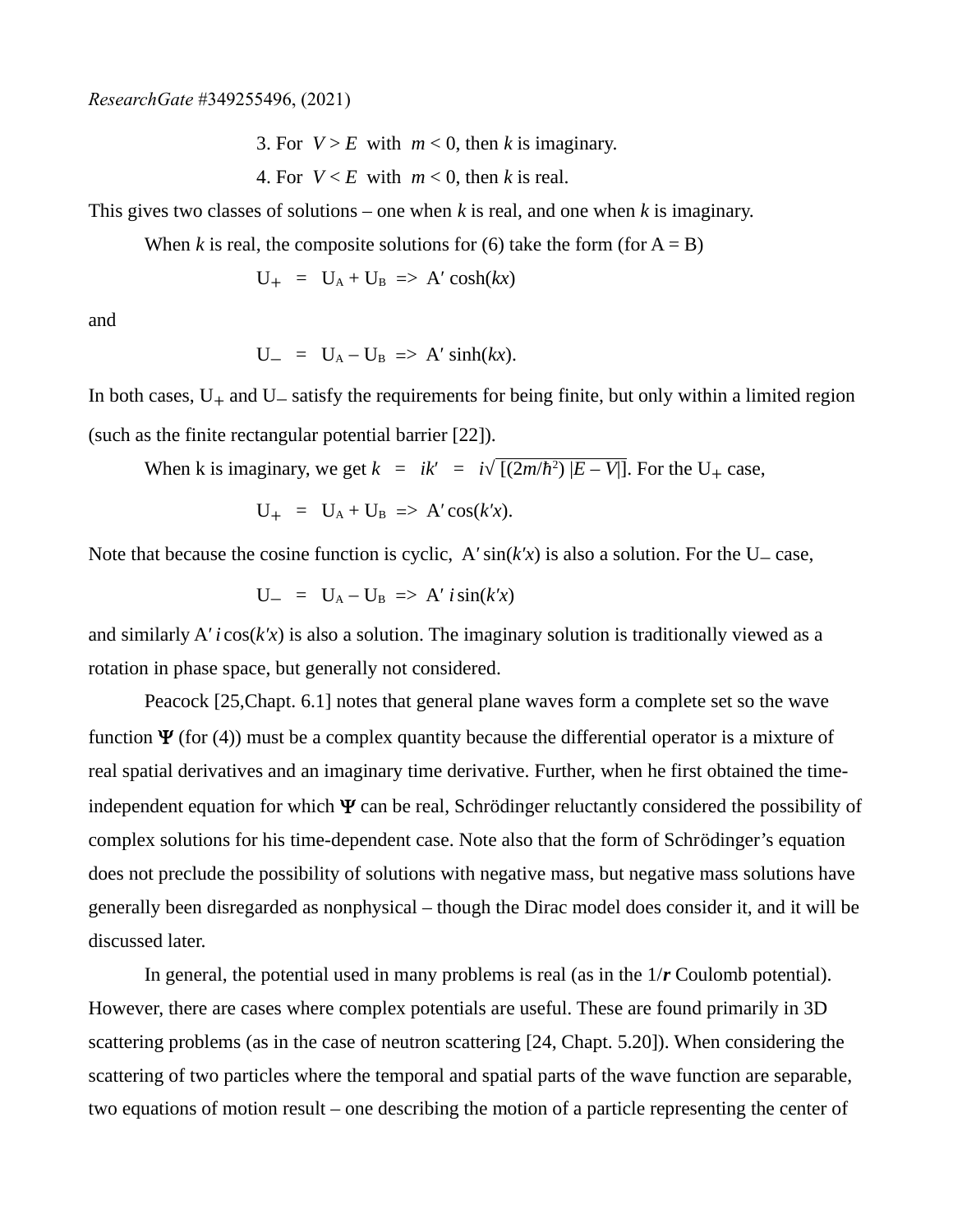mass of the system, and one describing the motion of a free particle that acts like one with the combined mass of the two scattering particles.

When the potential is entirely real, simulations show behavior that looks like the interaction of two soliton-like particles – the closer the masses of the two particles, the more soliton-like the behavior of the scattering. However, when the potential is complex ( $V = V_R - iV_I$ ), the situation is quite different. Within certain asymptotic regions, the incoming and the scattered waves interfere with a phase angle leaving a shadow. This shadow is related to the rate at which one particle is absorbed by the other (a neutron being absorbed by one nucleus to produce a different nucleus). The complex potential is referred to as an Optical-Model potential and is analogous to the use of a complex refractive index employed in partially absorbing optical media.

#### **b) The Relativistic Equation**

At the time Schrödinger proposed his classical wave equation, he also proposed an extension to it that was consistent with special relativity. This extension was consistent with the laws of mechanics. The total energy for a free particle [24, Chapt. 13.51] becomes:

(7) 
$$
E^2 = c^2 p^2 + m^2 c^4
$$

where the rest mass energy  $mc^2$  is included. Making the usual substitutions ( $E \to i\hbar \partial/\partial t$ , and  $\bm{p}$  $\rightarrow$ *ih* $\triangledown$ ), and setting *V* = 0, the relativistic form of the equation becomes:

(8) 
$$
-\hbar^2 \partial^2 \Psi / \partial^2 t = -\hbar^2 c^2 \nabla^2 \Psi + m^2 c^4 \Psi
$$

The plane wave solution  $exp[i(\mathbf{k} \cdot \mathbf{r} - \omega t)]$ , satisfies (8) with eigen values *hk* and *h* $\omega$  when

(9) 
$$
\hbar \omega = \pm \sqrt{(\hbar^2 c^2 \mathbf{k}^2 + m^2 c^4)}.
$$

The positive sign on the square root gives the positive energy solution, and the negative sign gives the negative energy solution.

Note that in the non-relativistic case, the position probability density is defined as

$$
\mathbf{P}(\mathbf{r},t) = \Psi^* \Psi = |\Psi(\mathbf{r},t)|^2.
$$

But in the relativistic case **P**(*r*, *t*) becomes

$$
\mathbf{P}(\mathbf{r},t) = i\hbar/2mc^2 \left[\Psi^* \partial \Psi / \partial t - \Psi \partial \Psi^* / \partial t\right].
$$

Since this quantity is not necessarily positive, it cannot be interpreted as a probability density; but, if multiplied by the electric charge, *e,* it becomes the electric charge density.

## **THE KLEIN-GORDON EQUATION**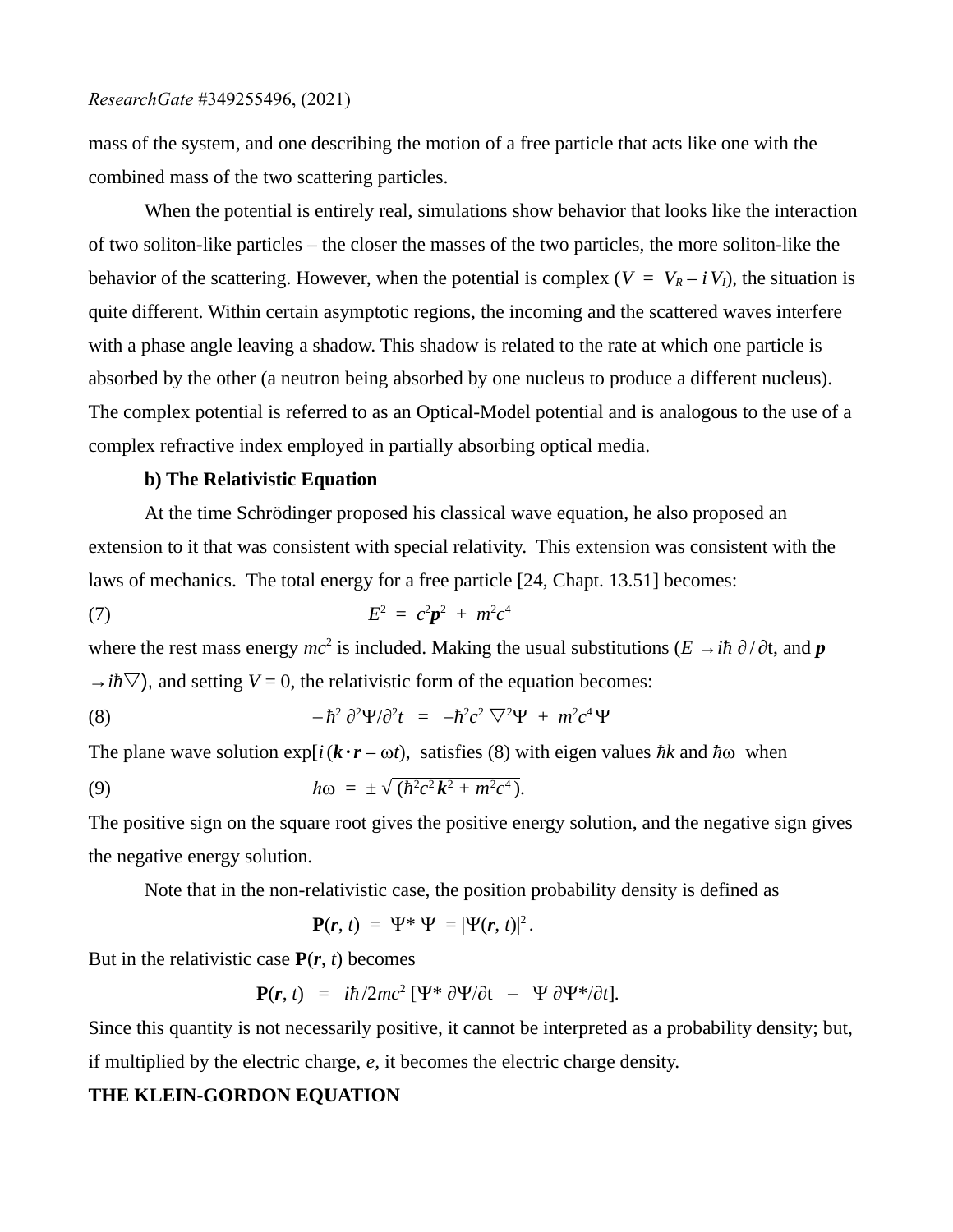The Klein–Gordon equation (sometimes referred to as the Klein–Gordon–Fock) is a relativistic wave equation, related to the Schrödinger equation [26]. For a free particle its form is:

(10a) 
$$
\hbar^2 c^2 \nabla^2 \Psi - m^2 c^4 \Psi = \hbar^2 \partial^2 \Psi / \partial t^2
$$

or alternately expressed as

(10b) 
$$
(\Box^2 + m^2 c^2 / \hbar^2) \Psi = 0.
$$

The  $\square$ <sup>2</sup> is the D'Alembertian operator (squared) [2, Chapt. 6.3] where

$$
\Box^2 = \Sigma_\mu \partial^2/\partial x_\mu^2 = \partial^2/\partial x^2 + \partial^2/\partial y^2 + \partial^2/\partial z^2 - 1/c \partial^2/\partial t^2
$$

where  $\Sigma_{\mu}$  indicated summation over  $\mu$ .

The equation was initially proposed by Schrödinger in 1926. (It was also proposed, independently, by the Swedish physicist O. Klein, the Soviet physicist V. A. Fok, and the German physicist W. Gordon.) Schrödinger tried to generalize deBroglie's waves to handle bound particles, obtaining the fine line structure of the hydrogen atom, but the answers failed to fit reality.

Jammer notes [1, p257] that the results were not correct because he did not take into account the spin of the electron (mainly because electron spin was not known at that time). The idea of spin was first introduced by Pauli even though it was not at first clear why the magnetic moment of the electron had to be taken as *ћe/*2*mc* where *e* is the charge on an electron.

The non-relativistic Schrödinger equation is based on the energy relation  $E = p^2/2m$  where the spatial momentum is  $p = mv$ . The corresponding relativistic relation is  $E^2 = (cp)^2 - (mc^2)^2$ . This is the starting point for the Klein-Gordon equation which is actually a four-vector form of the Schrödinger equation (which also does not include spin – so neither equation properly describes the spin-1/2 fermions). The Hamiltonian is the same for both,  $H = H_s = p^2/2m$ , except that, for the relativistic case,  $p \rightarrow \hbar / i \nabla$  and  $E \rightarrow i \hbar \partial t$ , and the covariant form for the equation becomes

$$
(10c) \t\t\t p^{\mu} p_{\mu} \Psi = (mc)^2 \Psi
$$

This has a solution [27, Relativistic Wave Equation]

(11) 
$$
\psi = A \exp(-i p_{\mu} x_{\mu})
$$

which results in an energy expression,

(12) 
$$
E = \pm (m^2 + p \cdot p)^{1/2}.
$$

The  $m<sup>2</sup>$  allows either positive or negative mass without affecting the energy value – though negative mass is generally not considered. The apparent impossibility of negative values for *E* was problematic because there was no intuitive interpretation for the meaning of these negative energy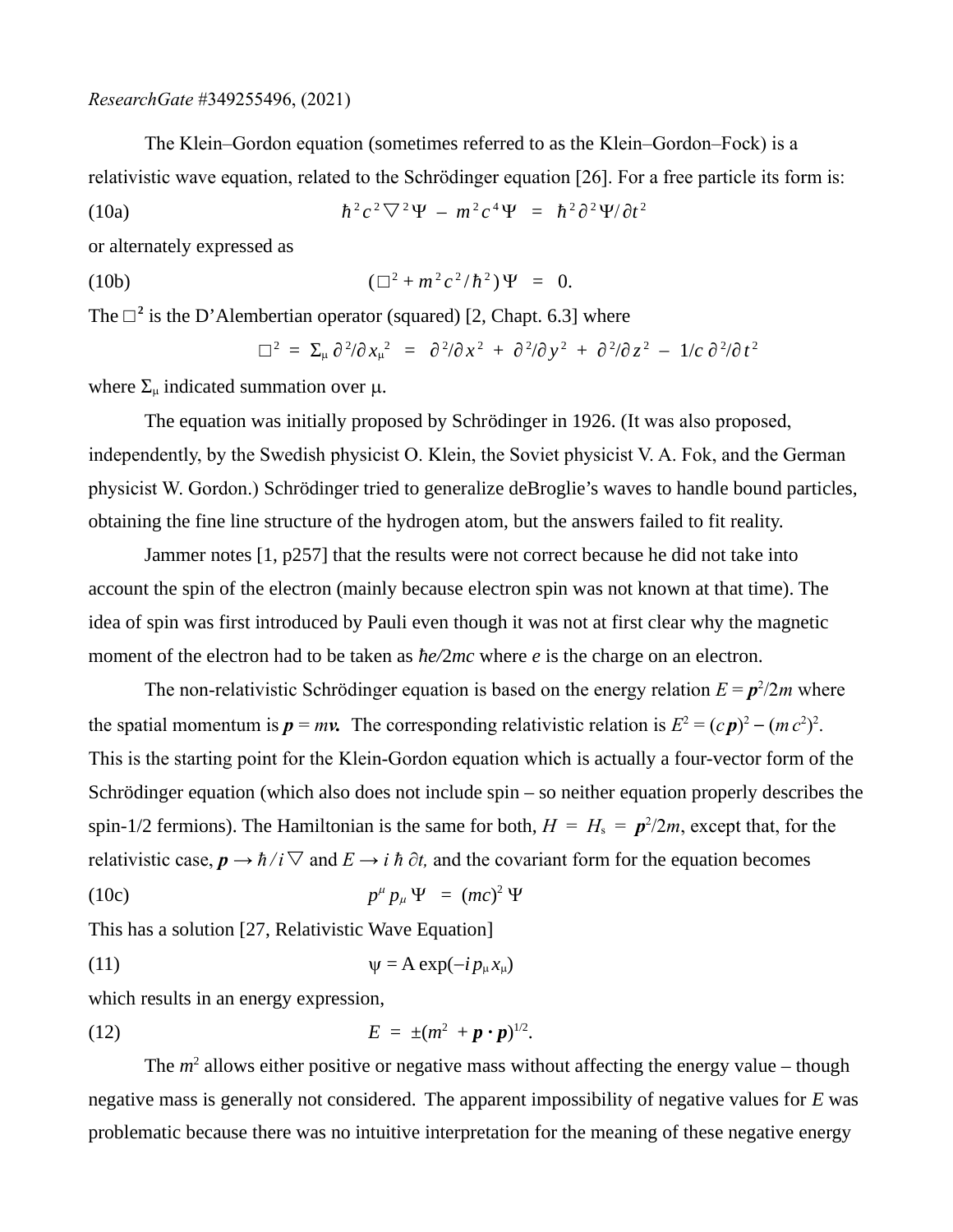states. Further, Peacock notes [25, Chapt. 6.2] because the differential equation is of second order in time, its Y-time evolution is completely different in nature from the Schrödinger equation – that is, it was not uniquely determined by its initial values. This problem was avoided by letting the wave function have two components,  $\psi_{\pm} = \psi \pm i/m \partial \psi / \partial t$ , with a 4-current, defined as  $J^{\mu} =$  $\Psi^* \partial^\mu \Psi - \Psi \partial^\mu \Psi^*$ . This gives the density as

$$
\rho_{KG} = J_0 = \psi^* \partial \psi / \partial t - \psi \partial \psi^* / \partial t
$$

which can be negative, so it cannot be intepreted as a probability density as it is in non-relativistic quantum mechanics where it is defined  $\rho_S = \Psi_S^{\dagger} \Psi_S$  (which is positive definite). As a result,  $\Psi$ was, at first, erroneously interpreted as the wave function. The solution to the equation,  $\psi(x, y, z, t)$ , is a function only of the spatial coordinates  $(x, y, z)$  and the time  $(t)$ . Consequently, the particles described by this function have no other internal degrees of freedom—that is, they are spinless and cannot describe spin-1/2 fermions.

Because of these problems, the equation was rejected as basis for a (possible) relativistic quantum mechanics. This led Dirac to develop a new relativistic equation which did provide a satisfactory interpretation that could also be applied to the Klein-Gordon equation. The difficulties are overcome by assuming  $\Psi$  describes more than a single particle, and it was resurrected in Quantum Field Theory as a valid description of zero-spin composite particles (like the π-meson and the K-meson), and where *ρKG* can be both positive and negative because *e* **·** *ρKG* can be interpreted as an operator for charge density  $(e =$  electric charge).

The theory of Quantum Mechanics, in the classical limit, consists of material particles [24, Chapt. 14]. The wave function, for a single particle, is specified by the time dependence of its amplitudes at all points in space – in much the same way as classical particles is specified by their positional coordinates **r**(x, y, z) and their dependence on time. In Quantum Field Theory, the field has an infinite number of degrees on freedom and is analogous to a system containing an infinite number of particles. Field quantization techniques can be applied to the  $\psi$  of the wave mechanics equation, converting it from a one-particle system to a many-particle system. However the new field theory formalism deals with processes that involve creation or destruction of material particles (radioactive beta decay, meson-nuclear interactions) which the earlier quantized version of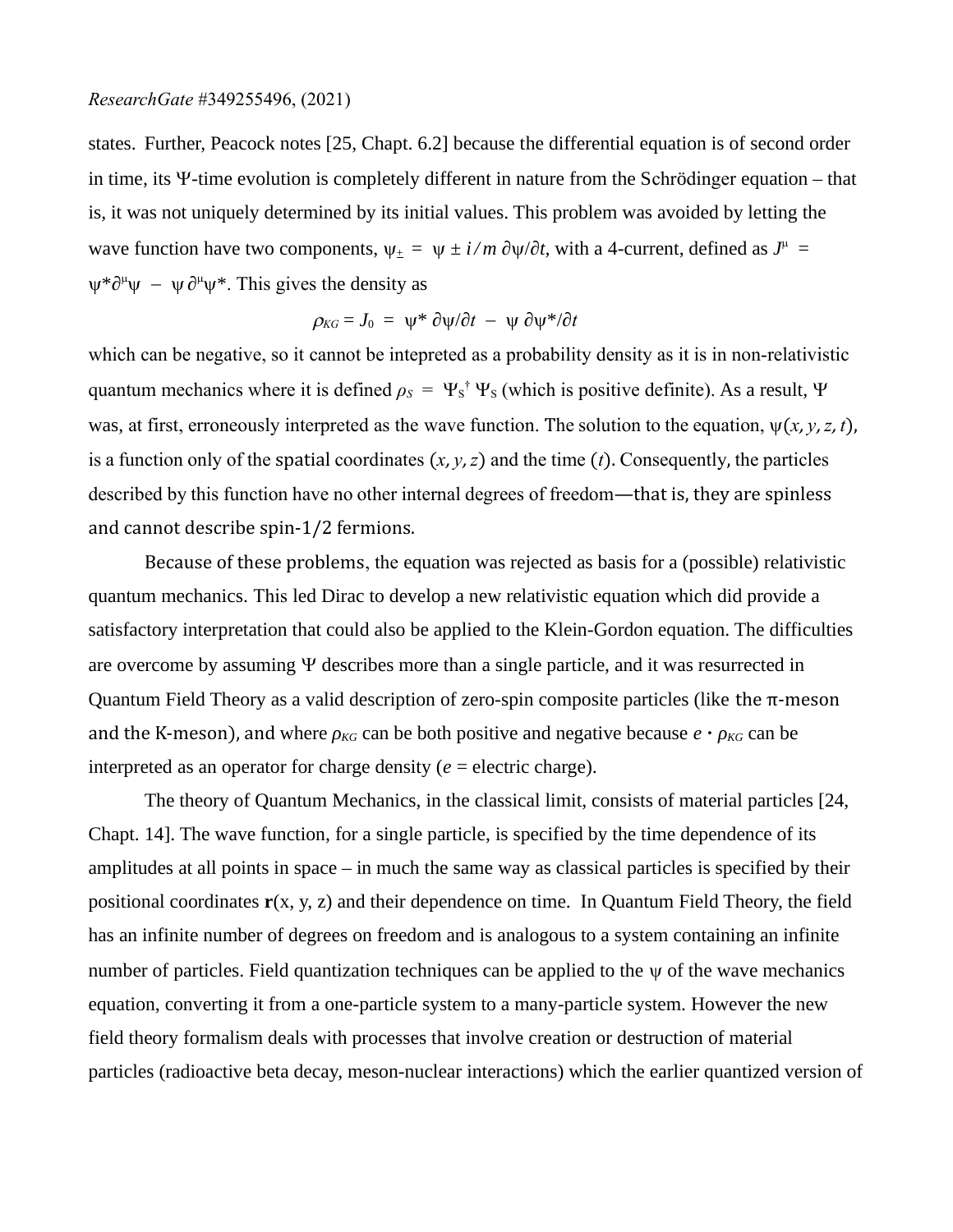wave mechanics does not. The formalism and relevance to negative mass solutions for Quantum Field Theory [24, Chapt. 14], [25, Chapt. 7], [28] is not included at this time.

#### **THE DIRAC EQUATION**

In 1928, Dirac[29] presented an operator approach for the relativistic quantum mechanics. His investigation was centered on resolving the discrepancy between the point-charge electron model and experimental observations. He acknowledged the point-charge model satisfied the requirements of both relativity and the general transformation theory (a technique for connecting the matrix representation of quantum mechanics with the solutions to Schrödinger's wave equation [24, Chapt. 6.23], [27, Algebra of the  $\gamma$  Matrix]. But, he noted the spinning electron model, at least to a first approximation has merit. He further noted the (Klein-)Gordon operator for the wave equation was satisfactory so far as emission and absorption of radiation are concerned, but is not so general as the interpretation of the non-relativity quantum mechanics.

In his paper, he went on to develop theory for the electron. Dirac required that the relativity theory be just as general as the non-relativity theory, and that it define a wave function that was linear in time (as the non-relativity wave function was). For the free electron case, Dirac's approach starts with

(13) H Y = *i ћ* ∂Y/∂*t*

[24, Chapt. 13.52]. If the classical relativistic Hamiltonian of a free particle is

(14) 
$$
E = \pm (c^2 p^2 + m^2 c^4)^{1/2}
$$

and  $p \rightarrow i\hbar \nabla$ , the wave equation is not symmetric with respect to space and time derivatives, making it not relativistic. So Dirac modified the Hamiltonian to be

(15) 
$$
H = c (a \cdot p) + \beta mc^2,
$$

transforming the equation for a free particle to

(16a) 
$$
(E - c(\mathbf{a} \cdot \mathbf{p}) - \beta mc^2) \Psi = 0
$$

or alternatively,

(16b) 
$$
(i\hbar \partial/\partial t + i\hbar c (\mathbf{a} \cdot \nabla) - \beta mc^2) \Psi = 0
$$

In (16a), the  $\alpha$  and  $\beta$  are matrices of arbitrary numbers that are determined by solving the equation

$$
\{(E + c(\boldsymbol{a} \cdot \boldsymbol{p}) + \beta mc^2)\} \times \{(E - c(\boldsymbol{a} \cdot \boldsymbol{p}) - \beta mc^2)\Psi = 0\}.
$$

He required that  $a_i a_j = \beta^2 = 1$  for *i* and  $j = 1, 2, 3$ , and that  $\alpha$  and  $\beta$  anti-commute – that is,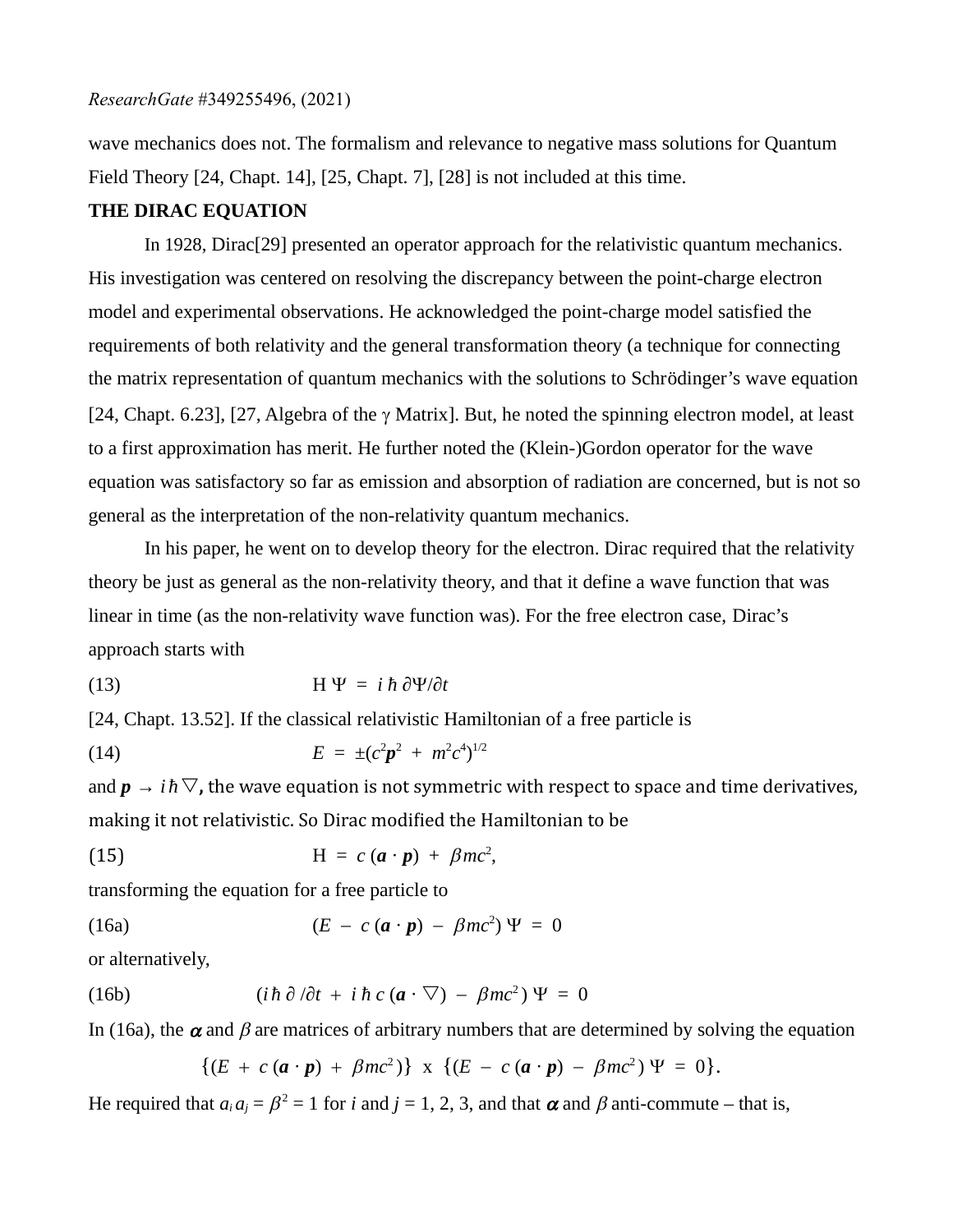$a_i \beta + \beta a_i = 0$  for  $i = 1, 2, 3$ , and  $a_i a_j + a_j a_i = 0$  for  $i \neq j$ . Solving for the matrices gives

(17)  
\n
$$
\beta = \begin{bmatrix}\n1 & 0 & 0 & 0 \\
0 & 1 & 0 & 0 \\
0 & 0 & -1 & 0 \\
0 & 0 & 0 & -1\n\end{bmatrix}\n\qquad\n\alpha_x = \begin{bmatrix}\n0 & 0 & 0 & 1 \\
0 & 0 & 1 & 0 \\
0 & 1 & 0 & 0 \\
1 & 0 & 0 & 0\n\end{bmatrix}
$$
\n
$$
\alpha_y = \begin{bmatrix}\n0 & 0 & 0 & -i \\
0 & 0 & i & 0 \\
0 & -i & 0 & 0 \\
i & 0 & 0 & 0\n\end{bmatrix}\n\qquad\n\alpha_z = \begin{bmatrix}\n0 & 0 & 1 & 0 \\
0 & 0 & 0 & -1 \\
1 & 0 & 0 & 0 \\
0 & -1 & 0 & 0\n\end{bmatrix}
$$

The waveform is a four-element column matrix

$$
\Psi(\mathbf{r},t) = \begin{bmatrix} \Psi_1(\mathbf{r},t) \\ \Psi_2(\mathbf{r},t) \\ \Psi_3(\mathbf{r},t) \\ \Psi_4(\mathbf{r},t) \end{bmatrix}
$$

with the adjoint defined as a four-element row matrix containing the complex conjugates

$$
\Psi(\mathbf{r},t)^{\dagger} = \begin{bmatrix} \Psi_1(\mathbf{r},t)^* & \Psi_2(\mathbf{r},t)^* & -\Psi_3(\mathbf{r},t)^* & -\Psi_4(\mathbf{r},t)^* \end{bmatrix}
$$

The plane wave solution, with  $j = 1, 2, 3, 4$ , is

(18)  $\Psi_i(\mathbf{r}, t) = S u_i \exp[-i/\hbar(\mathbf{p} \cdot \mathbf{r} - E t)].$ 

S is a normalizing factor that depends on *E* and *m* where both *E* and *m* can be positive or negative.

Y(**r**, t) has two sets of solutions for each energy sign.

For the positive energy,  $E_{+} = +(c^{2}p^{2} + m^{2}c^{4})^{1/2}$ ,  $S = 1/(E_{+} + mc^{2})$  for all  $u_{j}$ 's:

|          | Spin-up set            | <u>Spin-down set</u>  |
|----------|------------------------|-----------------------|
|          | $u_1 = 1$              | $u_1 = 0$             |
| (19a, b) | $u_2 = 0$              | $u_2 = 1$             |
|          | $u_3 = c p_z$          | $u_3 = c(p_x - ip_y)$ |
|          | $u_4 = c(p_x + i p_y)$ | $u_4 = -cp_z$         |
|          |                        |                       |

For the negative energy,  $E_{-} = -(c^2p^2 + m^2c^4)^{1/2}$ ,  $S = 1/(E_{-} - mc^2)$  for all  $u_j$ 's:

|           | Spin-up set<br>$u_1 = c p_z$ | <u>Spin-down set</u><br>$u_1 = c(p_x - ip_y)$ |
|-----------|------------------------------|-----------------------------------------------|
|           |                              |                                               |
| (20 a, b) | $u_2 = c(p_x + i p_y)$       | $u_2 = -cp_z$                                 |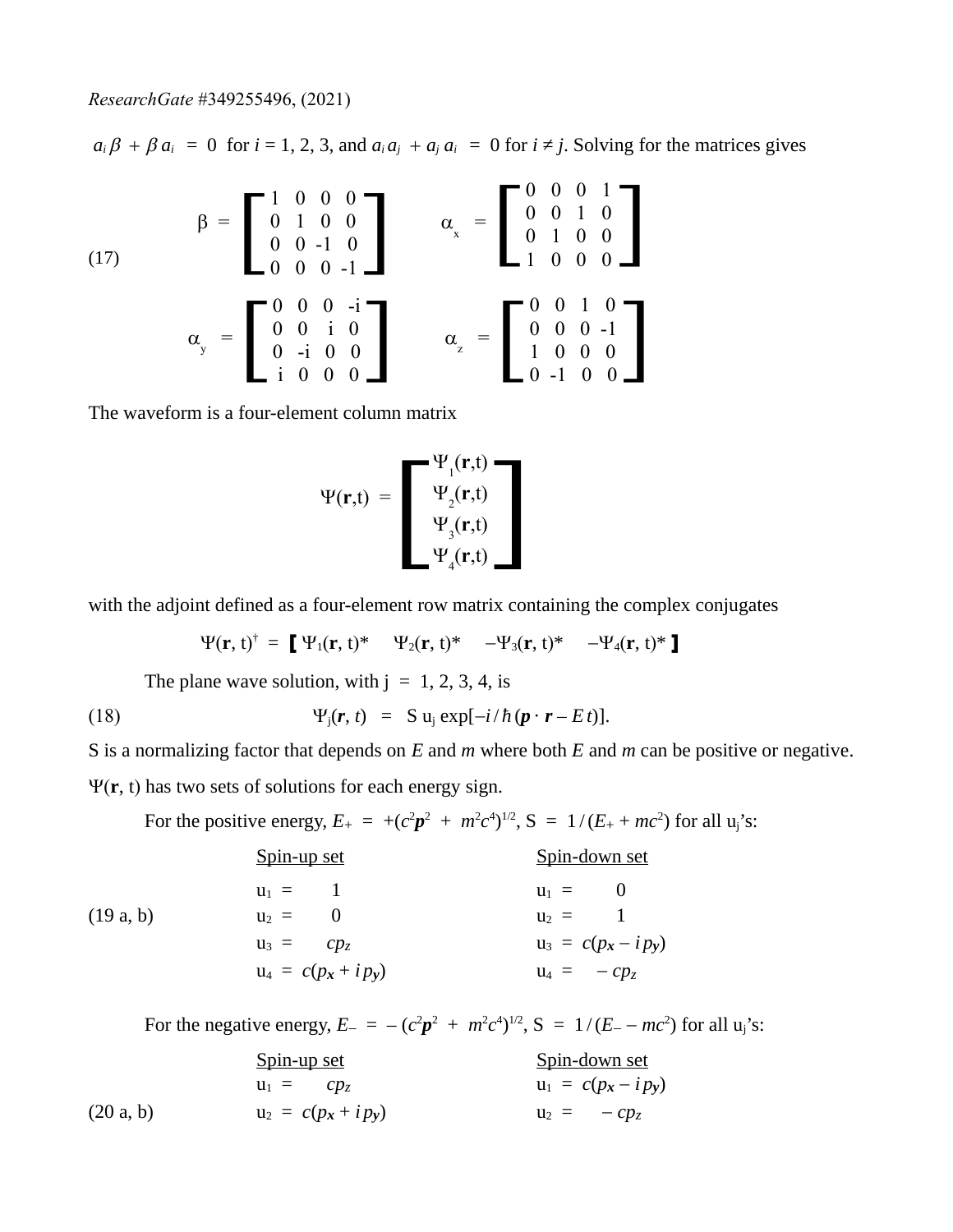$$
u_3 = 1 \n u_4 = 0 \n u_5 = 0 \n u_6 = 1
$$

Both the Schrödinger and Dirac relativistic equations allow solutions when the particle has negative kinetic energy and negative rest mass. These solutions correspond to the negative square root of the classical energy equation (7). However, the negative energy solutions, in the case of Dirac, are not ignored as they are in the classical case since nothing prohibits a charged particle from making a radiation transfer from a positive energy to a negative energy state. Unfortunately, the dual solutions imply the possibility of an electron spontaneously jumping between positive and negative energy states.

Dirac addressed the interpretation of the negative energy solutions with the development of his Hole Theory which includes the concept of a sea of negative energy electrons. Because in Fermi-Dirac statistics [22, Chapt. 17] [24, Chapt. 10], the Pauli Exclusion Principle prevents positive energy electrons from decaying into occupied negative energy states, and the vacuum state is considered the minimum energy state, the electron sea must be fully occupied. This requires the Hole Theory to be a many particle ( $N = \infty$ ) system rather than a single particle theory. Solomon [30, 31] considers the effect of perturbing fields on the requirement of a minimum energy vacuum.

Schiff [24, Chapt. 13.53] notes that, assuming no electromagnetic or gravity effect is exerted, a deviation from norm can result when emptying one or more electrons from the negative energy sea. In that case, the negative energy state (otherwise unseen) becomes observable for a negative electron with negative mass and kinetic energy – this led to the Hole Theory of positrons (electrons with positive charge). He notes Pauli and Weisskopf showed that quantizing the field energy is always positive even if *E* in the wave equation is positive or negative. So Schrodinger's relativistic equation can also predict particles with positive *E* that can have both positive and negative charge.

Feynman [32] formalized this by reinterpreting Dirac's negative-energy solutions as representing the electrons moving backward in time giving them a reversed (positive) electric charge. His goal was to keep only positive energies but maintain the positron interpretation. To do this, he applied a transformation  $p \rightarrow -p$  and  $E \rightarrow -E$ . This had two effects on the negativeenergy solutions. The normalization factor S changed from  $1/(E_{-} - mc^2) \rightarrow 1/(E_{+} + mc^2)$ , and,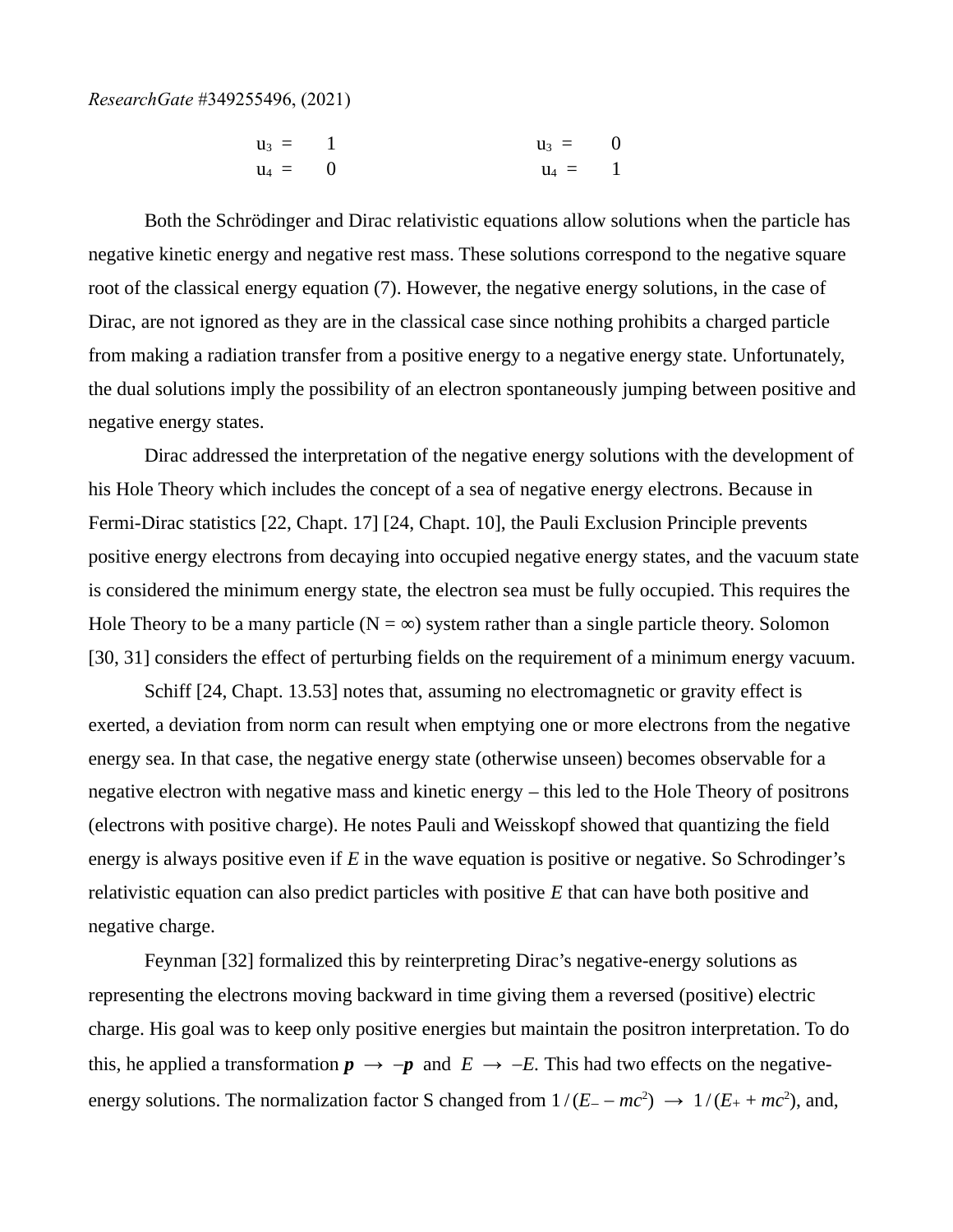the exponential in (18) changed from  $\exp[-i/\hbar(\mathbf{p}\cdot\mathbf{r}-E t)] \rightarrow \exp[i/\hbar(\mathbf{p}\cdot\mathbf{r}-E t)]$ , while the u<sub>i</sub>s in (20 a, b) remained unchanged. The transformed solutions are interpreted as describing antimatter which has positive mass (like the electron) but positive charge (opposite from the electron).

Debergh [33] reconsider the negative-energy solutions providing other transformation possibilities and another interpretation to the results. Their analysis indicates the existence of two types of antimatter – the "classical" one created in the laboratory, and, a "primordial" (negative) antimatter which is composed of negative mass and energy. They argue this negative antimatter is responsible for the acceleration of the cosmic expansion, the confinement of positive mass objects, and the spiral galactic structure, and more.

#### **RELATED MODIFIED SCHRÖDINGER EQUATIONS**

Finally, as we wrap up this survey, we briefly discuss two modified versions of the Schrödinger equation, one with a complex coefficient that demonstrates its relation to the diffusion equation, and another nonlinear version with soliton solutions.

### **a. A Schrödinger Type Equation with Complex Coefficients**

Schrödinger began his work trying to generalize de Broglie's waves to the case of bound particles. He recognized the structure of his wave equation as a diffusion equation with an imaginary coefficient. He considered the possibility of a complex coefficient, but selected the simplest equation that a wave would obey noting that it was possible to interpret a particle as a wave packet so long as one could neglect any spreading [19]. Okino [34] shows how it is possible to derive Schrödinger's equation from the diffusion equation by making the substitution  $t \rightarrow it$ , that is time becomes imaginary. Fracsa [35] show the existence of a diffusion process described by a Schrödinger equation. This equation was reduced from a Chapman-Kolmogorov equation with a complex diffusion coefficient. Their modified Brownian motion simulation technique has the potential to provide insight into the behavior of negative-mass component particles embedded in a positive-mass cloud (of the type described in the mixed-mass composite elementary particles in a dual universe [11]).

Here, we consider a modification of Schrödinger's equation, replacing the usual coefficient with a complex one for the one-dimensional case.

(21) 
$$
(A + iB) [\nabla^2 + V(x)] \Psi = \partial \Psi / \partial t.
$$

Writing the general solution as  $\Psi(x, t) = U(x)T(t)$  gives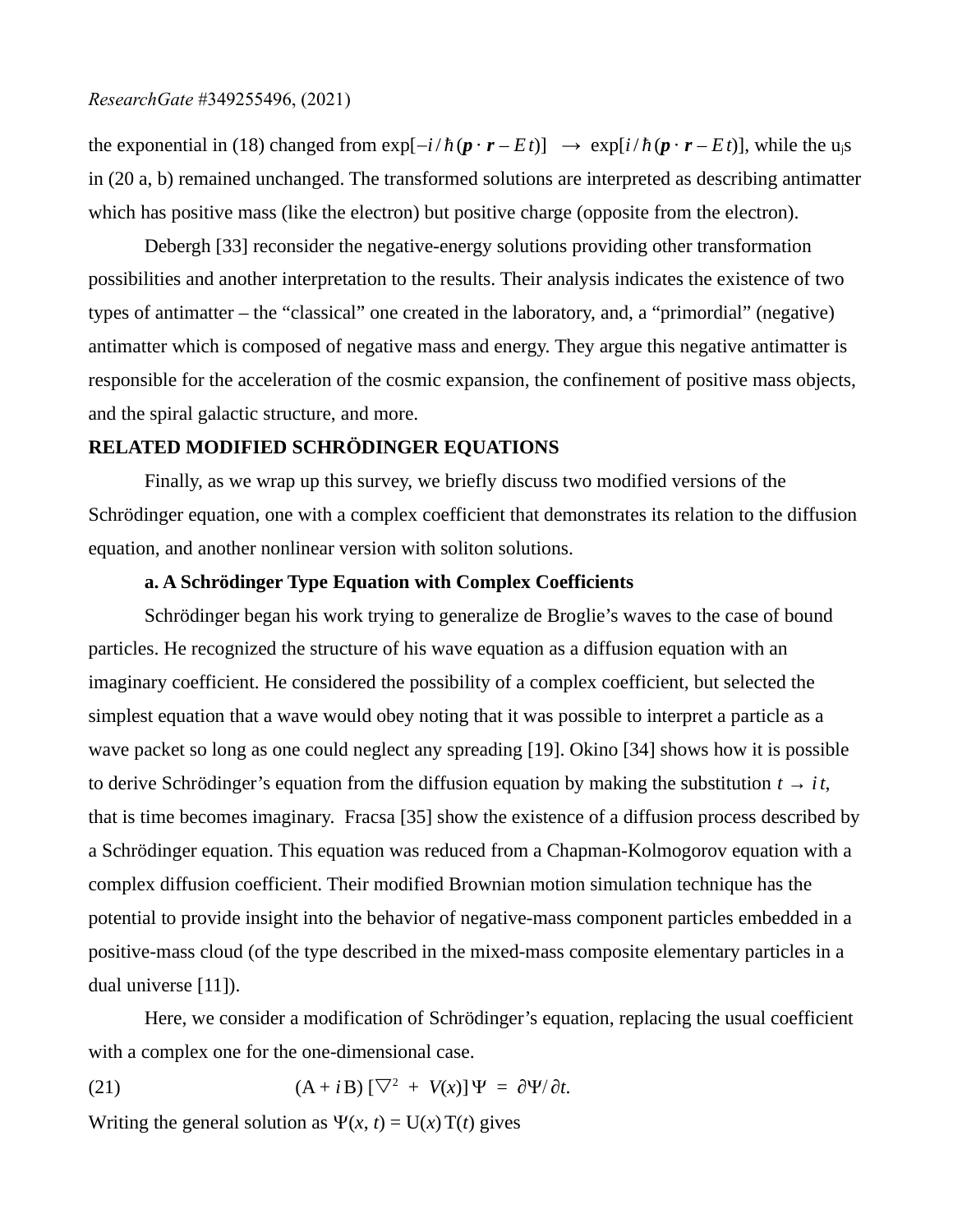(22) 
$$
(1/U) (A + iB) [\nabla^2 U + VU)] \Psi = (1/T) \partial \Psi / \partial t = E = \text{constant}.
$$

The temporal solution has the form  $T \propto \exp(E t)$ . The spatial solution where *V* = constant has two possible forms:

(22a) 
$$
U \propto exp[-e x + \delta], where (A + iB)(e^2 + V) = E
$$

and

(22b) 
$$
U \propto \sin[-dx + \delta], \text{ where } (A + iB)(-d^2 + V) = E
$$

Consider the behavior of the two solutions where e and d are real and  $e > 0$ .

If  $B = 0$ , for the special case of  $V(x) = 0$ , (21) reduces exactly to the diffusion equation when A =  $k^2$  where k is the diffusion coefficient:

(23) 
$$
k^2 \frac{\partial \Psi^2}{\partial x^2} = \frac{\partial \Psi}{\partial t}
$$

For real values of k, the solution becomes

(24) 
$$
\Psi(x, t) \propto \exp[-(\mathrm{d}k)^2 t] \sin(\mathrm{d}x)
$$

This solution decays exponentially with time (*t*) with a sinusoidal oscillation in space (*x*).

If A = 0, (21) reduces exactly to the Schrödinger equation when B =  $\hbar/2m$ , and the equation is multiplied by  $i\hbar$ , giving

(25) 
$$
-(\hbar^2/2m)\partial\Psi^2/\partial x^2 + \tilde{V}(x)\Psi = i\hbar\partial\Psi/\partial t
$$

With  $\tilde{V}(x) = -2V(x)/\hbar^2$ , the solution (22b) reduces to the form

(26) 
$$
\Psi(x, t) \propto \exp[-i\omega t] \sin(dx - \delta)
$$

When  $\omega = B(d^2 + V)$ , the solution has a sinusoidal oscillation in space (x), and a rotating phase angle in time.



 $SE = Schrödinger Equation, DE = Diffusion Equation$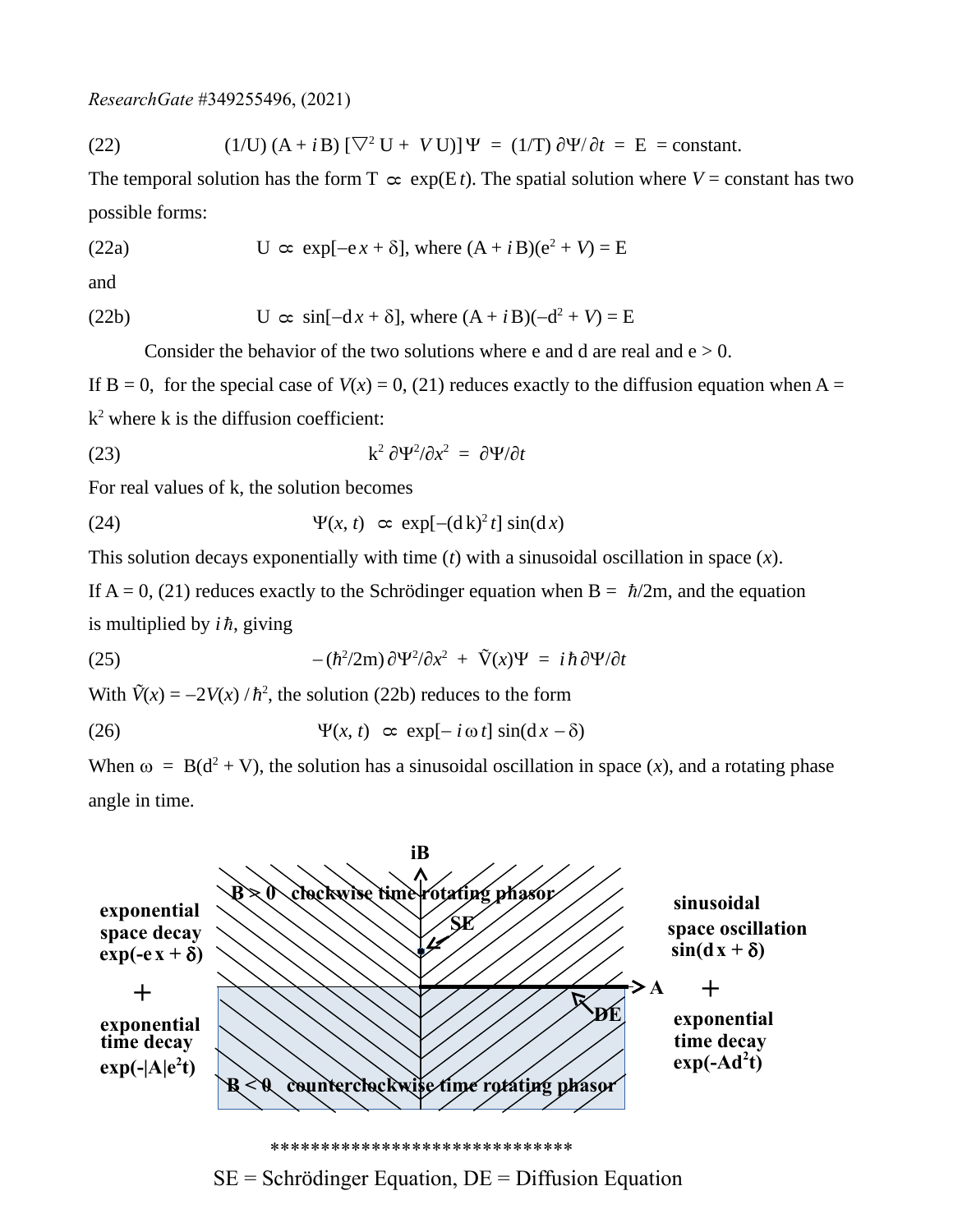**Figure 1**. This shows the regions of validity for the constants A and B when *V* = 0. DE indicates diffusion results for a real diffusion coefficient. SE indicates the Schrödinger equation result with its imaginary coefficient.

## **b. Solitons and the Nonlinear Schrödinger Equation**

Recall, the linear Schrödinger equation (equ. 4 above)

$$
[-(\hbar^2/2m)\nabla^2 + V(r)] \Psi(r,t) = i\hbar \partial \Psi(r,t) / \partial t
$$

describes the quantum mechanical laws of motion where the wave function is interpreted as a wave packet that acts as a particle. We considered a specific one-dimensional case (equ. 5 above) and the possible impact of negative mass. We now address the presence of nonlinearities in the propagation medium.

There are modifications that describe real world complex nonlinear phenomena – including such things as light propagation in optical fibers [36], multi-nucleon and multi-quark interactions [37]. A one-dimensional generalized version of the linear Schrödinger equation [38] is

(27) 
$$
i\Psi_x + \frac{1}{2}\alpha(x)\Psi_{tt} + \beta(x)|\Psi|^2\Psi = i\gamma(x)\Psi
$$

where  $\Psi$  is the wave amplitude and the subscripts refer to differentiation with respect to the propagation distance coordinate *x*, and the time coordinate *t*. The  $\alpha(x)$  is the group velocity dispersion,  $\beta(x)$  is the nonlinearity, and  $\gamma(x)$  is the gain. For appropriate values of the spatially dependent coefficients, (27) reduces to the well known nonlinear Schrödinger equation

(28) 
$$
i\Psi_x + \frac{1}{2} D \Psi_{tt} + |\Psi|^2 \Psi = 0
$$

This classical field equation is known to model, to first order, propagation in nonlinear materials (such as an optical fiber), and is known to have soliton solutions. The  $D = +1$  indicates anomalous dispersion, while  $D = -1$  indicates normal dispersion. There are two well known stationary solutions to (28):

(29a) 
$$
|\Psi|^2 = A^2 \operatorname{sech}^2(\tau)
$$
 when D = +1,

and

(29b) 
$$
|\Psi|^2 = A^2 \tanh^2(\tau)
$$
 when D = -1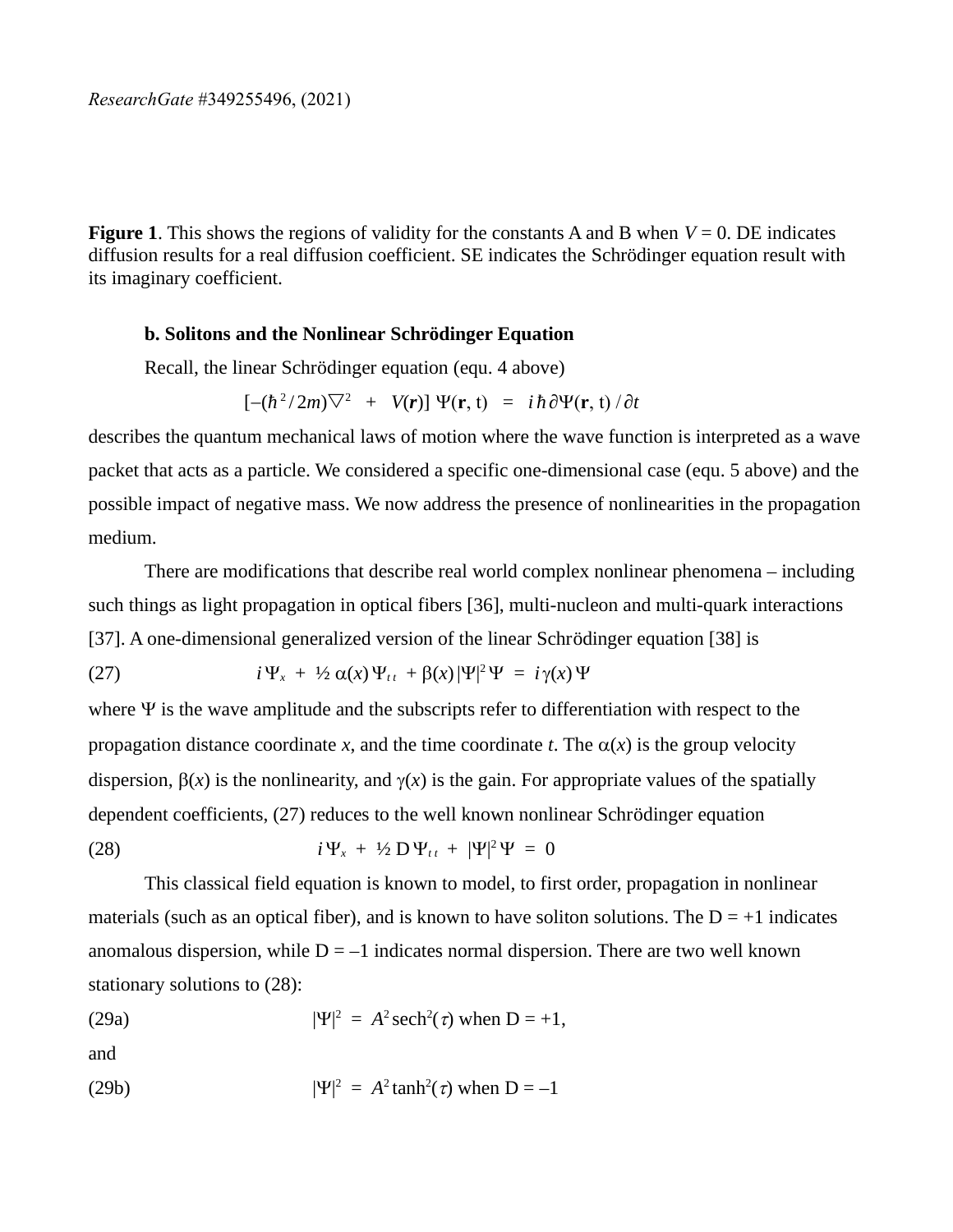where  $\tau$  is the retarded time  $\tau = t - \beta z$ . The z is axial distance down the fiber, *t* is time,  $\beta$  is the transmission speed of the pulse, and  $A^2$  is the maximum field intensity.

It is well known that narrow pulses experience temporal broadening resulting from the dispersive properties of the medium in which they propagate. In a nonlinear medium, the nonlinear properties can cause pulse compression that cancels the broadening. That allows it to maintain its shape while propagating at a constant velocity. This is a soliton or solitary wave – that is, a self-reinforcing wave packet. It should be noted that solitons maintain their shape even when they interact with another soliton by forward collision or by being overtaken from behind [39].

Bright soliton propagation was first verified by Mollenauer *et al.* [40] over a short distance in an effectively lossless optical fiber over a short. The formation of dark solitons in the normal dispersion regime was verified by Krokel *et al.* [41] for a narrow dark pulse superimposed on a wide Gaussian-shaped background pulse. Their results showed the dark portion of the waveform propagated as a soliton while the Gaussian background spread.

In the case of propagation in an optical fiber, the non-linearity is the result of the second order susceptibility of the induced polarization of the electric field. This allows the index of refraction for the fiber with a Kerr nonlinearity to be written as  $n = n_0 + n_2|E|^2$ . This is the source of the third term in (28) for the fiber case – where  $n_2|E|^2$  is not explicitly dependent on time and is small compared to  $n_0$ .

The stationary solutions (29a, b) result when the wave amplitude is purely real. Giannini and Joseph [42] show a transformation of a complex amplitude that leads to a family of exact non-stationary solutions to (28) that take the form of Painleve transcendents of the second kind [43]. These solutions are both bounded and stable in shape for the anomalous group velocity dispersion (bright solitons), but, for the normal group velocity dispersion (dark solitons), bounded solutions exist only over a finite range of the nonlinearity to dispersion.

For the case when the amplitude has an imaginary part, this can contribute to loss in the medium (causing spreading and attenuation) and (28) can be written

(30) 
$$
i\Psi_x + \frac{1}{2} D \Psi_{\tau\tau} + |\Psi|^2 \Psi = -i \Gamma \Psi
$$

Giannini and Joseph [42] developed an analytic solution for this using perturbation techniques to find the additional terms to (29a) and (29b) resulting from the loss  $(\Gamma)$ . Their solutions show spreading and attenuation in the dark pulse is slower than for the bright pulse. For example, with a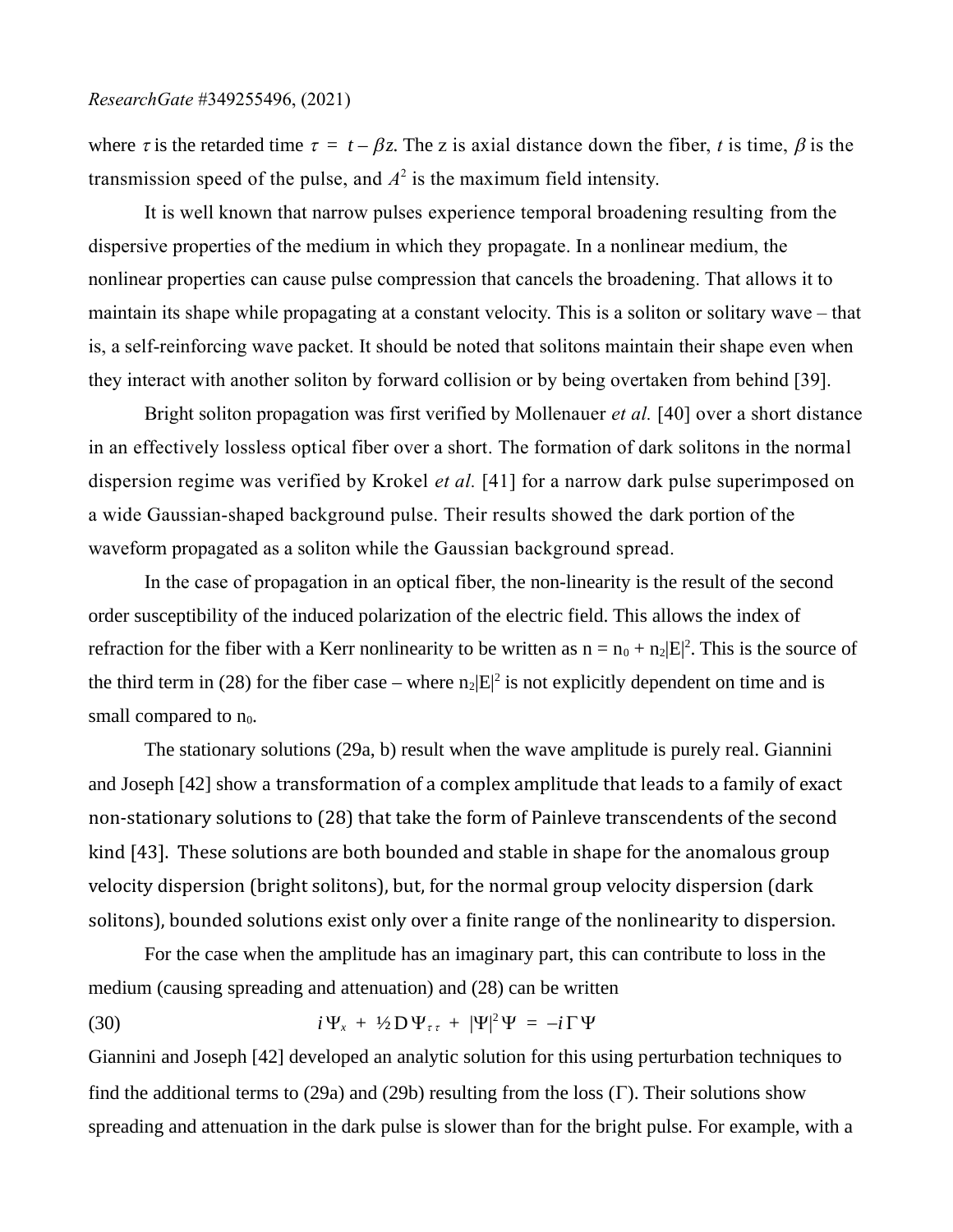parameter value  $\Gamma$  = ~1.5, the Fig. 2 shows the spreading for a bright pulse, and Fig. 3 shows the corresponding spreading for the dark pulse. In both figures, the initial pulse (indicated as pulse width = 1.0,  $x = 0$ ) would be a soliton pulse propagating in a zero loss medium (where  $\Gamma = 0$ ). In these figures, the amplitudes ( $|\Psi|^2$ ), propagation distances (x), and retarded time ( $\tau$ ) are scaled values. Further, the complex amplitude causes greater absolute spreading during propagation than an equivalent pulse with a purely real amplitude.



**Figure 2.** This shows an example of the spreading in an initial bright pulse at three distances in the propagation as a result of loss in the fiber. At *x* = 24 (scaled units), the initial pulse has spread to twice its initial width.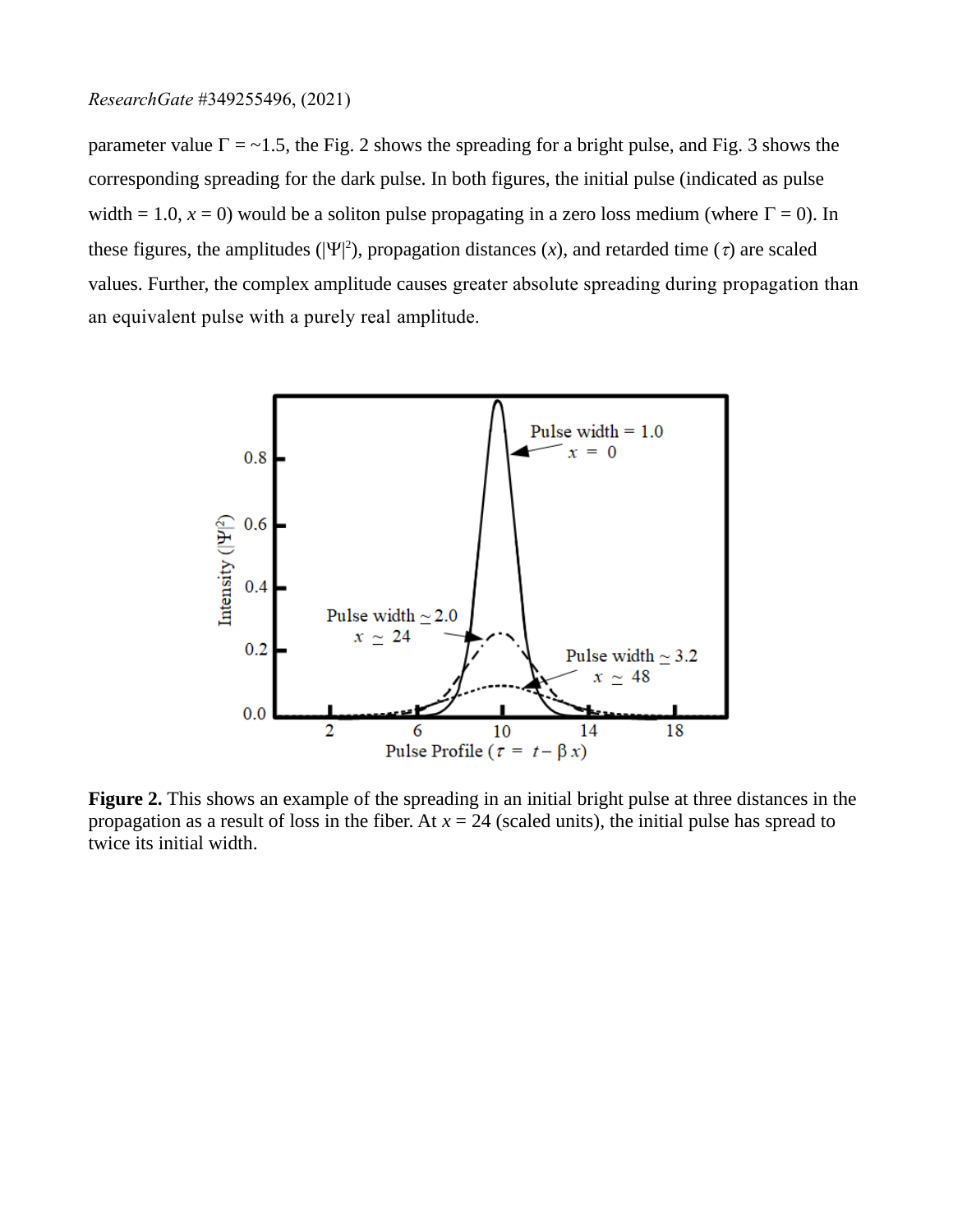

**Figure 3.** This shows an example of the spreading in an initial dark pulse at three distances in the propagation as a result of loss in the fiber. At  $x = 48$  (scaled units), the initial pulse has spread to twice its initial width – spreading twice as slowly as the corresponding bright pulse.

Finally, Yaroslav,et al. [45] survey the progress of soliton research in nonlinear lattices (NLs), which represent spatially periodic patterns of modulation in the local strength and sign of the nonlinearity. A large part of the work is focused on nonlinear optics (light waves) and Bose-Einstein condensates (BECs) like ultracold vapors of alkali metals (matter waves). In BEC, onedimensional and multidimensional NLs may be induced by the application of spatially periodic external fields that induce a corresponding modulation pattern of the local nonlinearity.

In optical media, Nls may be built as material structures, represented by spatially periodic modulations of the local Kerr coefficient. For BECs, the description is of bosonic atom interactions in rarefied degenerate gases (''degenerate'' means that the de Broglie wavelength of atoms is comparable to the mean interatomic distance). A generalized equation for this effect is:

(31) 
$$
[-(\hbar^2/2m)\nabla^2 + U(\mathbf{r}, t)]\Psi + (\beta(\mathbf{r})/m)|\Psi|^2\Psi = i\hbar \partial \Psi/\partial t.
$$

where *m* is the atomic mass,  $U(r, t)$  is the external potential acting on individual atoms, and  $\beta$  is the scattering length which determines collisions between the atoms. For  $\beta > 0$  and  $\beta < 0$ , the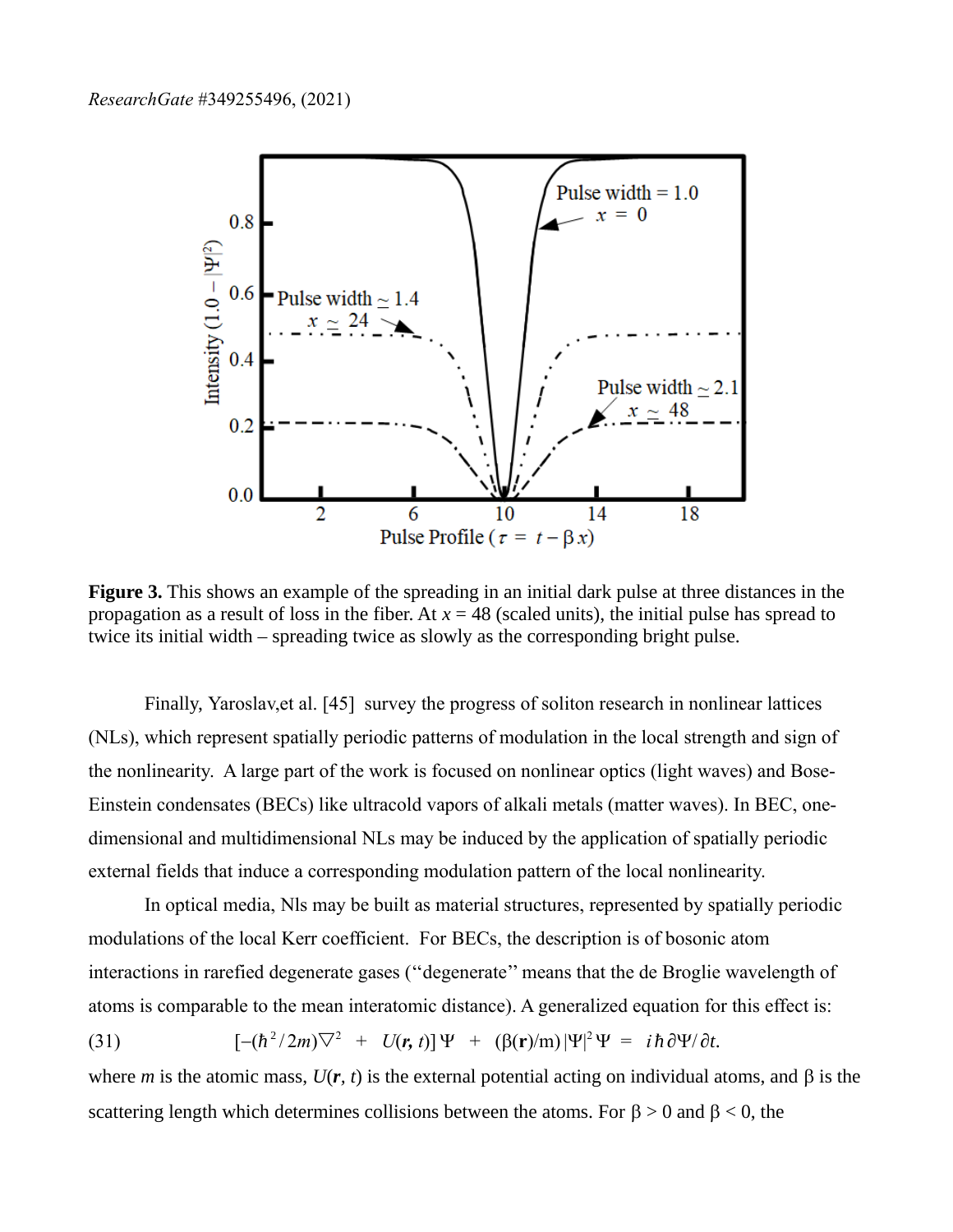interactions are repulsive and attractive, respectively. Unlike the nonlinear Schrödinger equation used for light waves (4), the corresponding equation for matter waves (31) explicitly shows the mass dependence which can be positive or negative.

In the mixed-mass composite elementary particles of the Dual Universe model (proposed in [11]), the repulsion and collision between the positive mass and negative mass components would cause the composite elementary particles to be unstable. This would result in the breakup of the larger particles (matter waves) into smaller matter wave unites (the decay particle products). Some of these smaller particles would be stables, others would not. The fractal structure of the component parts of the composite particles might be represent as a nonlinear lattice, and, theory analogous to the BEC theories summarized by Yaroslav might be applicable in describing the negative mass – positive mass interaction of the composite model. This is the subject of on-going research.

# **REFERENCES**

1. M. Jammer, The Gravitational Concept of Mass. In *Concepts of Mass in Classical and Modern Physics (Reproduction of 1961 Harvard Univ. Press Edition)*; Dover Pub. Inc. (**1997**) Mineola, NY.

2. H. Goldstein, *Classical Mechanics*, Addison – Wesley Pub. Co. Inc. (**1965**) Reading MA.

3. A. Einstein, *The Meaning of Relativity*, 5<sup>th</sup> ed., Princeton Univ. Press (1956) Princeton, NJ. Relativity

4. W. Rindler, *Essential Relativity*, Van Nostrand Reinhold Co. (**1969**) New York, NY,

5. C. Davisson and L.H. Germer, Diffraction of Electrons by a Crystal of Nickel, *Phys. Rev.*, 30 (**1927**): 705-741.

6. H. Bondi, Negative Mass in General Relativity. *Rev. Mod. Phys.*, 29 (**1957**): 423-428.

7. W.B. Bonner, Negative Mass in General Relativity. *Gen. Rel. and Grav*., 21 (**1989**): 1143-1157.

8. F. Hoyle, G. Burbidge, and J.V. Narlikai, *A Different Approach to Cosmology,* Cambridge U. Press (**2000**) Cambridge, UK.

9. Yi-Fang Chang, Field Equations of Repulsion Force between Positive-Negative Matter, Inflation Cosmos and Many Worlds. *Int. J. Mod. Theoretical Phys.*, 2 (**2013**): 100-117.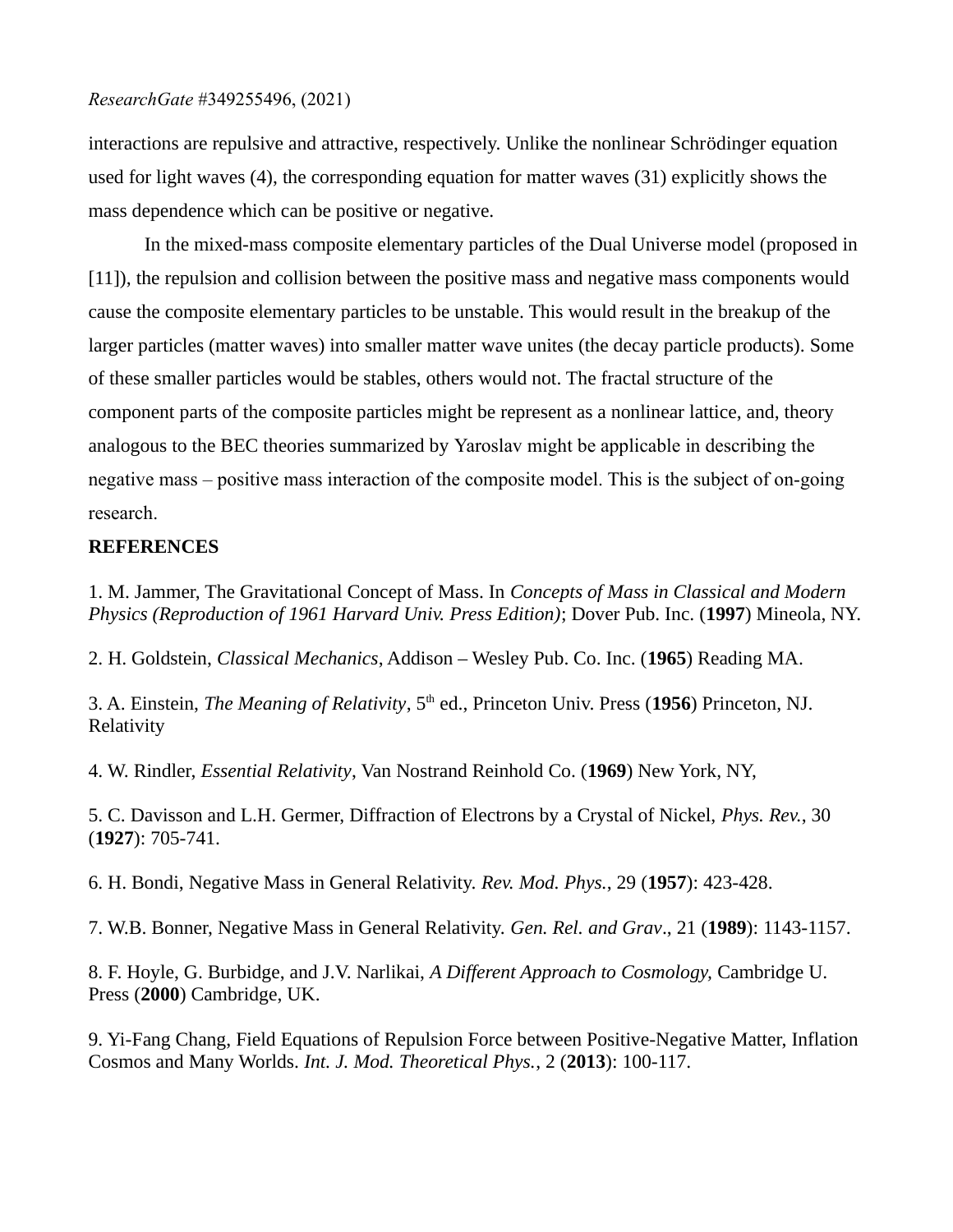10. J.P. Petit and G. D'Agostini, Cosmological Bimetric Model with Interacting Positive and Negative Masses and Two Different Speeds of Light, in Agreement with the Observed Acceleration of the Universe. *Mod. Phys. Lett. A*, 29(**2014**): 1450182 (15 pages).

[11] J.A. Giannini, Fractal Rings and Composite Elementary Particle (FRACEP) Model: A Picture of Composite Standard Model Fundamental Particles. *Bull. Am. Phys. Soc.*, 61 (6) (**2016**), Session T1.031, and, Feasibility of Constructing a Unified Positive and Negative Mass Potential, *Int. J. Mod. Theoretical Phys.*, 1 (**2019**): 1-16

[12] Simone Giani, On Velocities Beyond the Speed of Light C. *CERN*, *arXiv:hep-ph/9712265v3*  (**2008**): 1-11, and, Simone Giani, Experimental Evidence of Superluminal Velocities in Astrophysics and Proposed Experiments. *AIP Conf. Proc.*, 458 (**2008**): 881-888.

[13] G. Cacciapaglia, A. Deandrea and L. Panizzi, Superluminal Neutrinos in Long Baseline Experiments and SN1987A. *J. High Energy Physics - Springer, JHEP* 11 (**2011**): 137 (22 pages).

[14] R. Takahashi and H. Asada, Observational Upper Bound on the Cosmic Abundances o Negative-Mass Compact Objects and Ellis Wormholes from SLOAN Digital Sky Survey Quasar Lens Search. *Astr. J. Lett.*, 768 (**2013**): L16 (4 pages).

[15] S. Mbarek and M.B. Paranjape, Negative Mass Bubbles in de Sitter space-time. *Phys. Rev.*, D90 (**2014**): 101502(R).

[16] M.A. Khamehchi, K. Hossain, M.E. Mossman, Y. Zhang, Th. Busch, M. McNeil Forbes and P. Engels, Negative-Mass Hydrodynamics in a Spin-Orbit-Coupled Bose-Einstein Condensate. *Phys. Rev. Lett.*, 118 (**2017**): 155301.

[17] The ALPHA Collaboration and A.E. Charman, Description and First Application of a New Technique to Measure the Gravitational Mass of Antihydrogen. *Nature Comm.*, 4 (**2013**): 1785 (8pp), and, M. Ahmadi, *et al*., Observation of the 1S-2P Lyman-a Transition in Anti-hydrogen. *Nature* 561 (**2018**): 211-217.

[18] E. Schrödinger, Quantisierung als Eigenwertproblem (Erst Mitteilung), *Annalen der Physik*, (4) 79 (**1926**): 361-376. (Quantization as a Problem of Proper Values (First Part) - (communication 1).

[19] E. Schrödinger, Quantisierung als Eigenwertproblem (Zweite Mitteilung), *Annals of Physics*, (4) 79 (**1926**): 489-527. (communication 2).

[20] E. Schrodinger, Quantization as a Problem of Proper Values (Third Part): Fault Theory with Application to the Stark Effect of Balmer Lines, *Annals of Physics*, (4) 80 (**1926**): 437-490. (communication 3).

[21] E. Schrödinger, Quantization as a Problem of Proper Values (Fourth Part), *Annals of Physics*, (4) 81 (**1926**): 109-139. (communication 4).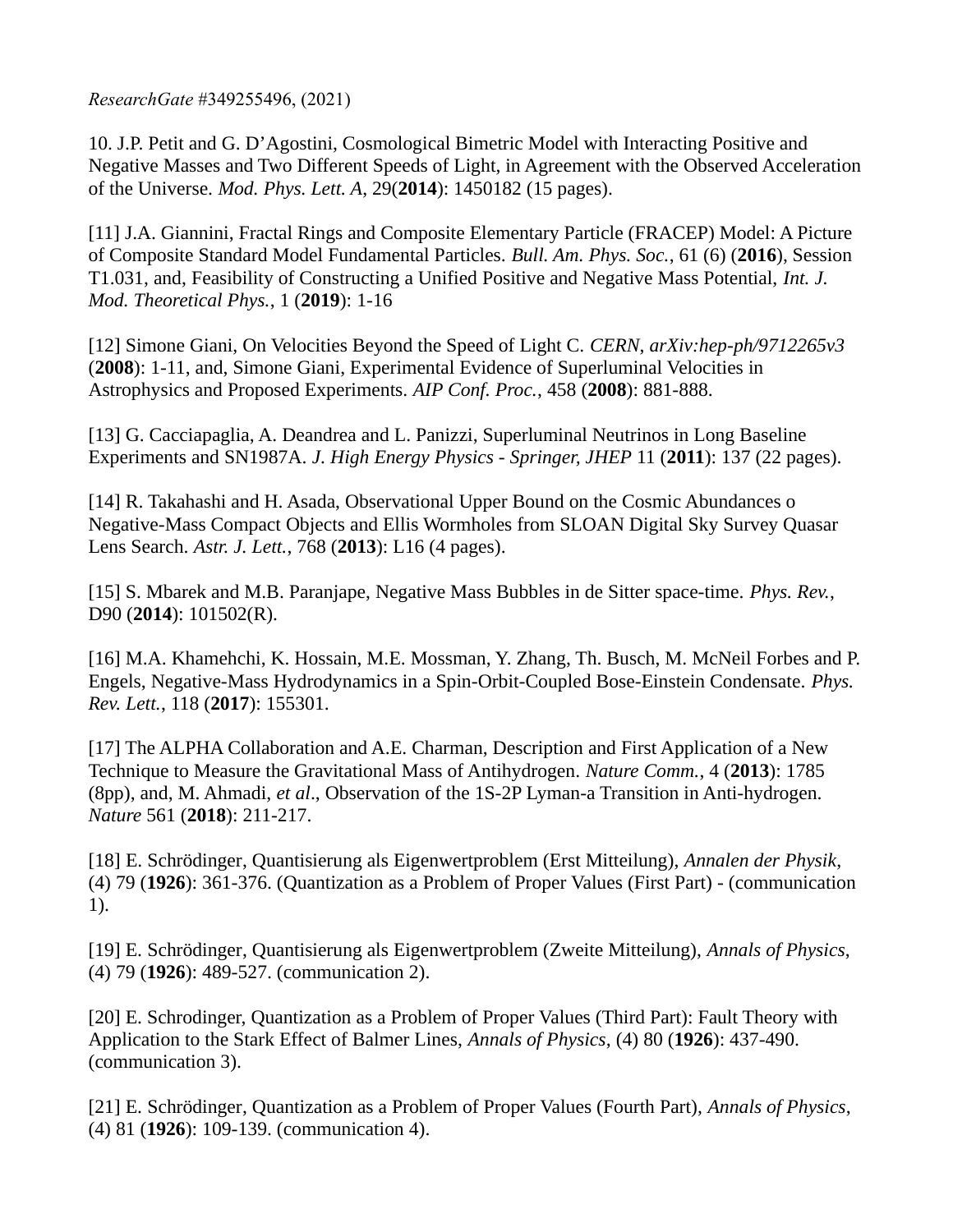[22] R. H. Dicke and J. P. Wittke, *Introduction to Quantum Mechanics*, Addison-Wesley Publishing Company, Inc. (**1960**) Reading, MA.

[23] P. A. Tippler, *Foundations of Modern Physics*, World Pub. Inc. (**1969**) New York, NY.

[24] L. I. Schiff, *Quantum Mechanics*, 3rd ed., McGraw-Hill Book Company (**1968**) New York, NY.

[25] J. Peacock, *Cosmological Physics*, Cambridge U. Press (**1999**) Cambridge, UK.

[26] D. Shen, "Of Mass, Charge and Spin, the Basic Attributes of Matter – Their Physical Origin", Chapter 9 in *Horizons in World Physics*, 275 (**2011**): 1-17.

[27] R. P. Feynman, *Quantum Electrodynamics (Frontiers in Physics) 1st Edition,* CRC Press, Taylor & Francis Group (**2018**) Boca Raton, FL.

[28] A. Zee, *Quantum Field Theory in a Nutshell*, Princeton U. Press (**2003**) Princeton, NJ.

[29] P.M. Dirac, The Quantum Theory of the Electron, *Proc. Royal Soc. of London A. Containing Papers of a Mathematical and Physical Character*, 117, No 778 (**1928**): 610-624.

[30] D. Solomon, Some Differences Between Dirac's Hole Theory And Quantum Field Theory, *Can. J. Phys.* 83 (**2005**): 257-271.

[31] D. Solomon, Some New Results Concerning the Vacuum in Dirac Hole Theory, *Physc. Scr.* 74 (**2006**): 117-122.

[32] R.P. Feynmann, The Theory of Positrons, *Phys. Rev.* 74 (**1949**): 749-759.

[33] N. Debergh, J-P Petit and G. D'Agostini, On Evidence for Negative Energies and Masses in the Dirac Equation Through a Unitary Time-Reversal Operator, *J. Phys. Commun.* 2 (**2018**): 115012 (7 pages).

[34] T. Okino, Correlation between Diffusion Equation and Schrödinger Equation, J. Mod. Phys. 4 (**2013**): 612-615.

[35] M. Frasca and A. Farina, Parcels of Univere and Stochastic Processes, arXiv:1904.1392v3 (**2019**) 9 pages.

[36]Y.R. Shen, *The Principles of Nonlinear Optics*, John Wiley and Sons Inc. (**1984**) New York, NY.

[37] Y. Iwata and P. Stevenson, Conditional Recovery of the Time-Reversal Symmetry in Many Nucleus Systems, New Journal of Physics 21 (4):043010, arXiv:1809.10461v2 (**2019**) 7 pages.